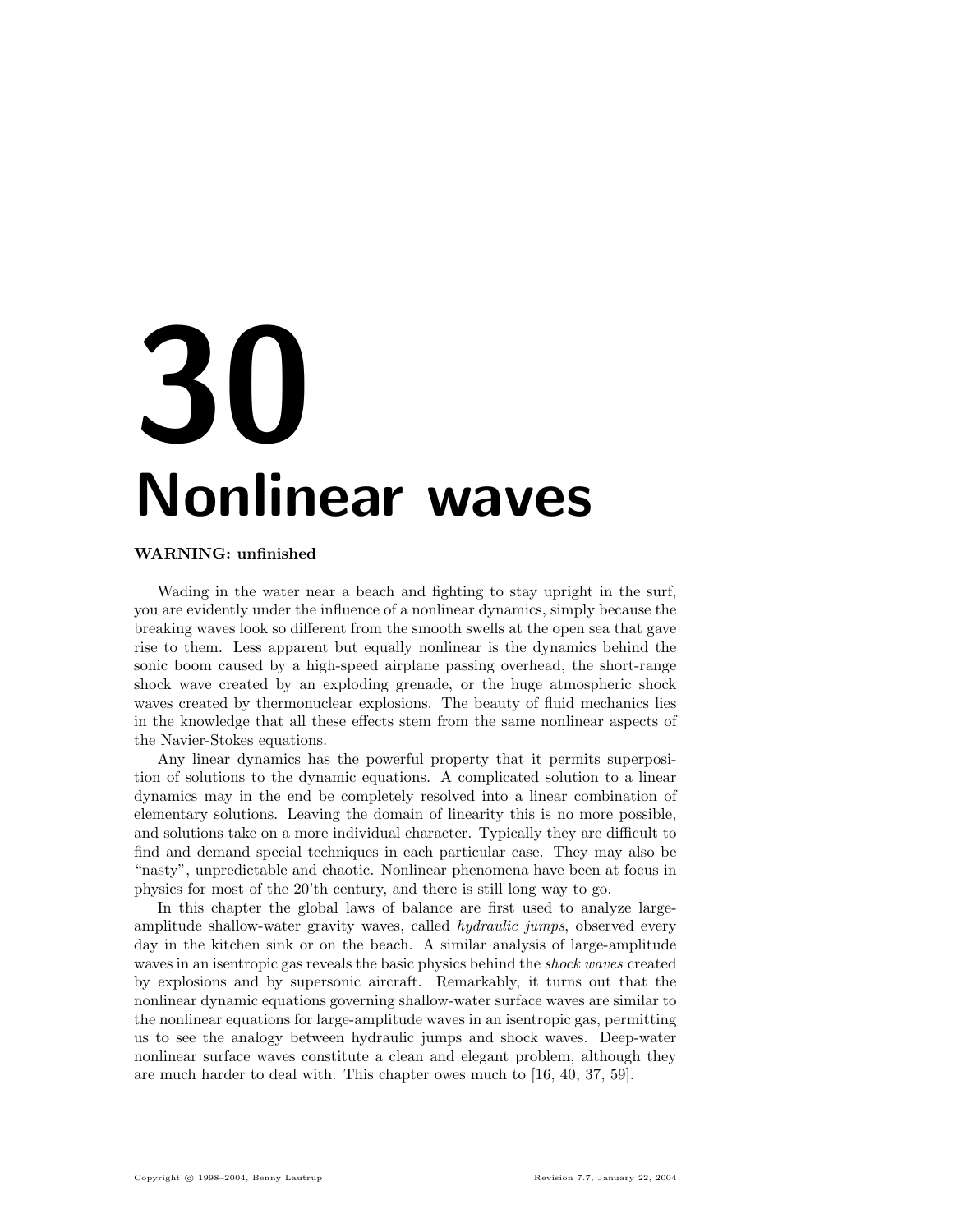

Sketch of the hydraulic jump in a kitchen sink. The water coming down from the tap splays out in a sheet which suddenly thickens.



Stationary straight-line hydraulic jump (dashed) of length L (into the paper). Incompressible fluid enters from the left at velocity U and height h and exits on the right at a lower velocity  $\tilde{U}'$ and greater height h'. The entry and exit pressures,  $p$  and  $p'$ , are hydrostatic. At the front the flow pattern is complicated, often turbulent. The control volume encompasses the whole drawing between the dotted lines.

## 30.1 Hydraulic jumps

A stationary hydraulic jump or step is easily observed in a kitchen sink. The column of water coming down from the tap splays out from the impact region in a roughly circular flow pattern, and at a certain radius the thin sheet of water abruptly thickens and stays thick beyond. The transition region behind the front appears to have a narrow width and contain quite complicated flow. Strongly turbulent stationary hydraulic jumps may also arise in spillways channelling surplus water from a dam into the river downstream.

## Stationary jump in planar horizontal flow

We shall begin with an analysis of a stationary jump along a straight line orthogonal to the direction of a uniform flow over a horizontal planar surface. Although stationary jumps like the one in the kitchen sink often have curved fronts, the abruptness of the jump allows us to view it as locally straight in the leading approximation. The flow is assumed to be steady before and after the jump, whereas in the transition region there may be intermittency and turbulence. The Reynolds number is assumed to be so large that viscous friction can be ignored outside the transition region.

Let the liquid stream towards the jump with constant uniform velocity  $U$ and constant water level  $h$ . Downstream from the jump the flow has a different velocity  $U'$  and a different water level  $h'$ . The dimensionless *strength* of the jump is defined to be the relative change in height,

$$
\sigma = \frac{h'-h}{h} = \frac{h'}{h} - 1\tag{30-1}
$$

Energy balance will later show that the downstream water level must necessarily be the higher, such that the strength is always positive,  $\sigma > 0$ . A jump is said to be weak when  $\sigma \ll 1$  and strong when  $\sigma \gg 1$ .

All properties of the jump may, as we shall see, be expressed in terms of the inflow parameters U, h, and the strength  $\sigma$ . Let us choose a control volume with vertical sides containing a stretch of length  $L$  of the transition region. The upstream and downstream sides of the control volume are chosen orthogonal to the direction of flow and placed so far away from the transition region that both inflow and outflow are steady and uniform with velocities  $U$  and  $U'$ . Mass conservation then guarantees that the total mass flux at the outlet is the same as at the inlet,

$$
\dot{M} = \rho_0 L h U = \rho_0 L h' U' . \qquad (30-2)
$$

From this we get the ratio of velocities

$$
\frac{U'}{U} = \frac{h}{h'} = \frac{1}{1+\sigma} \ . \tag{30-3}
$$

Evidently, the downstream velocity is always the smaller one.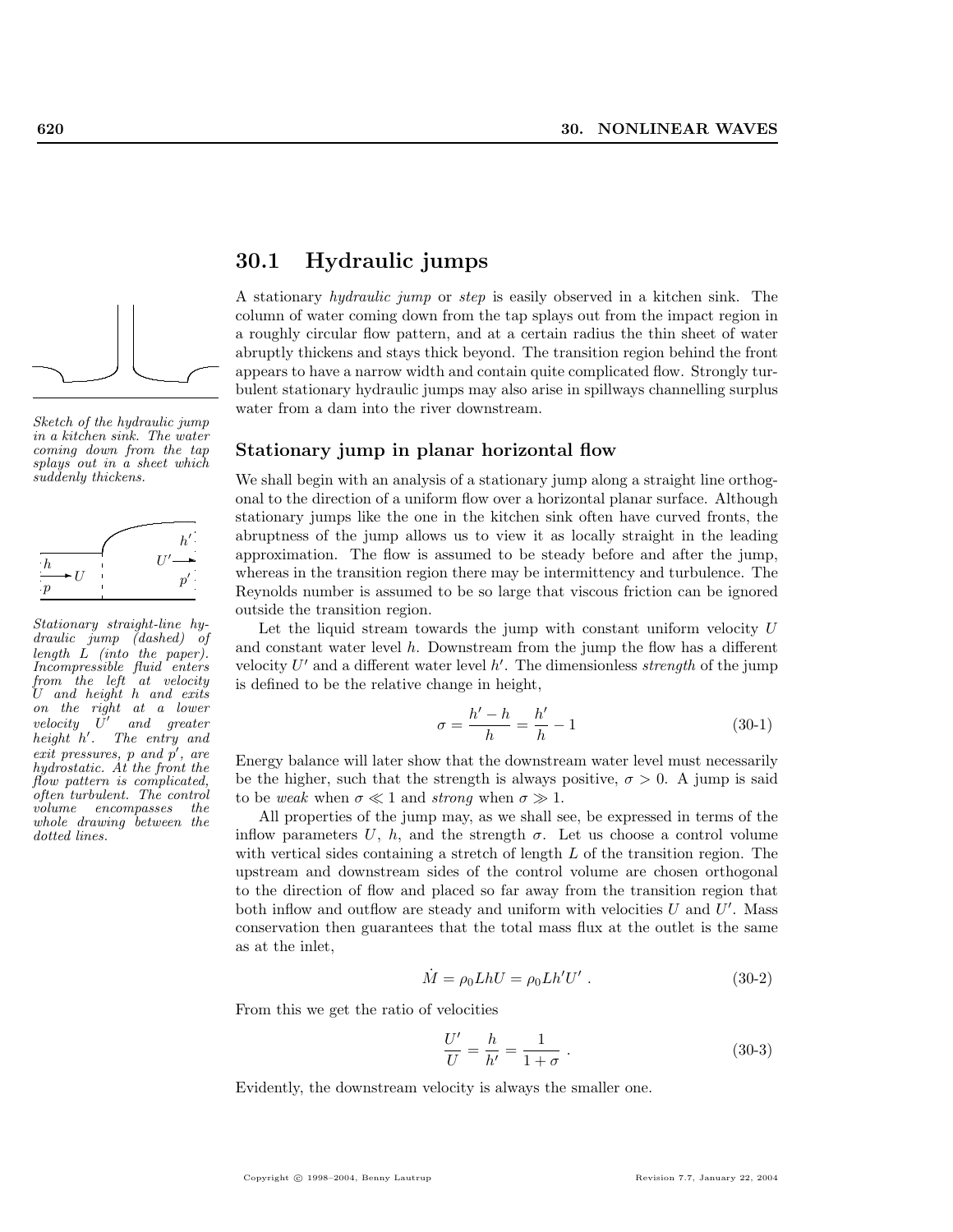

Figure 30.1: (a) The Froude numbers  $Fr = U/c$  before and  $Fr' = U'/c'$  after the jump, plotted as function of the jump strength  $\sigma = (h' - h)/h$ . (b) The percentage of the incoming kinetic energy (30-15) dissipated in the stationary jump as a function of the Froude number.

Momentum balance (17-14) similarly guarantees that the net outflow of momentum from the control volume equals the total external force acting on the control volume in the direction of the flow. For an inviscid fluid the horizontal force is entirely due to the pressure acting on the two vertical sides of the control volume where the liquid enters or leaves. The pressure in the uniform planar flow that reigns in these regions is hydrostatic, given by  $p = p_0 + \rho_0 g_0(h - z)$  at the inlet and  $p' = p_0 + \rho_0 g_0(h'-z)$  at the outlet, where  $p_0$  is the constant (atmospheric) pressure on the open liquid surface. Carrying out the force integrals over the inlet and outlet in the usual way, momentum balance becomes,

$$
\dot{M}U' - \dot{M}U = \frac{1}{2}\rho_0 g_0 L h^2 - \frac{1}{2}\rho_0 g_0 L h'^2 \tag{30-4}
$$

On the left hand side one finds the difference between the momentum fluxes through the outlet and inlet of the control volume, and on the right the difference between the total pressure forces acting on the inlet and the outlet. Eliminating  $U'$  and  $h'$  using (30-1) and (30-3) the resulting equation may be solved for the entry velocity, to get

$$
U = \sqrt{g_0 h} \sqrt{(1+\sigma)(1+\frac{1}{2}\sigma)} . \tag{30-5}
$$

Using again (30-3) we obtain the outlet velocity

$$
U' = \sqrt{g_0 h} \sqrt{\frac{1 + \frac{1}{2}\sigma}{1 + \sigma}}.
$$
\n(30-6)

The velocity scale in both of these expressions is set by  $c = \sqrt{g_0 h}$ , which we recognize as the small-amplitude shallow-water wave speed (22-34) in the inflow region. Similarly, the shallow-water wave speed in the outflow region is  $c' = \sqrt{a^2 + b^2}$  $\overline{g_0h'}=c\sqrt{1+\sigma}$ . Since  $\sigma>0$ , it follows immediately that the various velocities obey the inequalities  $U > c' > c > U'$ . Notice that the smallest outflow velocity obey the inequalities  $0 > c > c > 0$ . Notice that the small<br>is obtained in the strong jump limit,  $U' \rightarrow c/\sqrt{2}$  for  $\sigma \rightarrow \infty$ .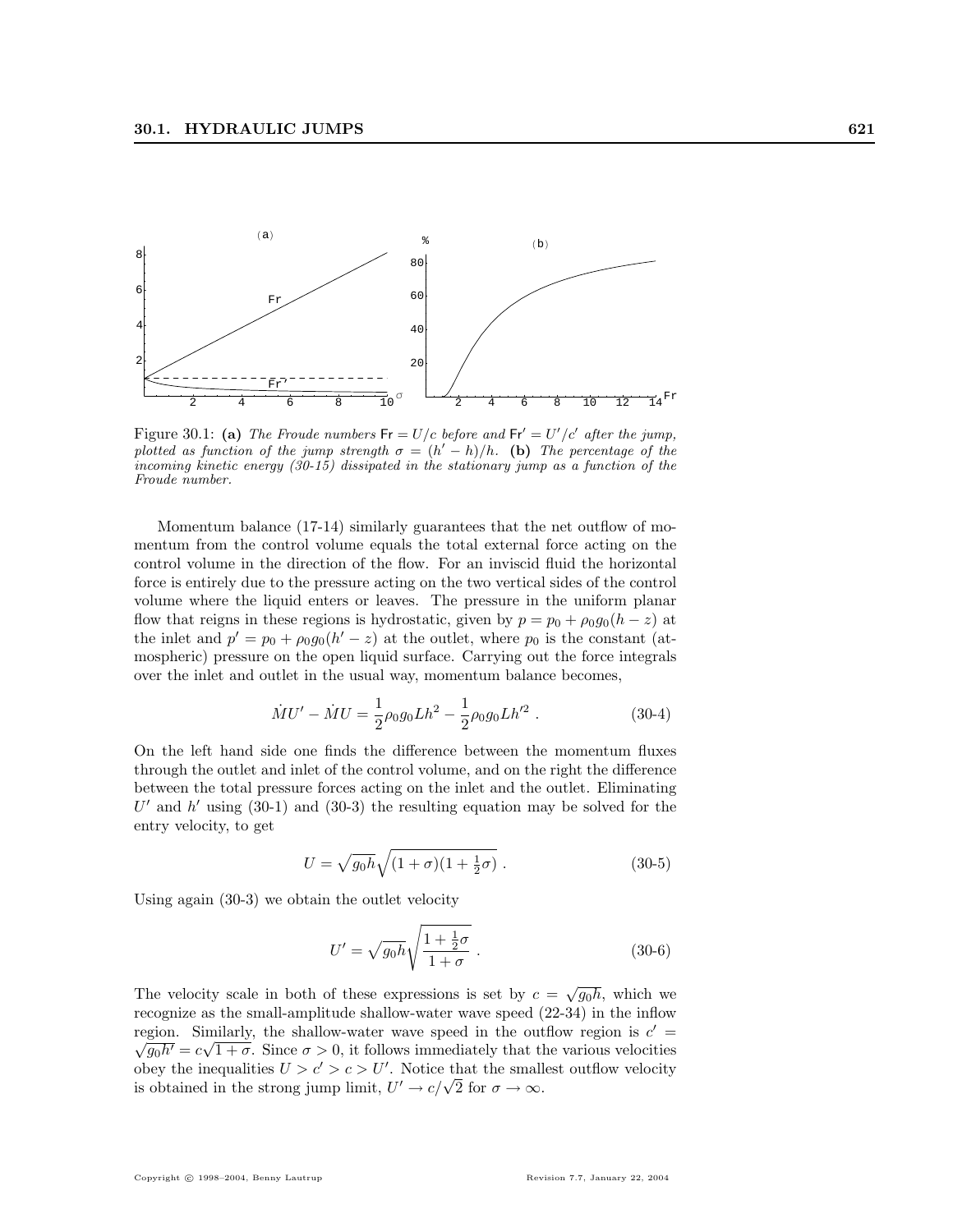The dimensionless ratio between the inflow velocity  $U$  and the shallow-water wave speed at the inlet is called the *Froude number* (plotted in fig. 30.1a),

$$
\mathsf{Fr} = \frac{U}{\sqrt{g_0 h}} = \sqrt{(1+\sigma)(1+\frac{1}{2}\sigma)} \ . \tag{30-7}
$$

William Froude (1810-79). Solving this equation for  $\sigma$  we obtain the strength as a function of the Froude number, *i.e.* of the input values  $h$  and  $U$ ,

$$
\sigma = \frac{\sqrt{1 + 8\text{Fr}^2} - 3}{2} \approx \sqrt{2}\,\text{Fr} - \frac{3}{2} \,. \tag{30-8}
$$

The linear approximation is better than  $3.3\%$  for  $Fr > 2$  (problem 30.1). The Froude number at the outlet is similarly defined as

$$
\mathsf{Fr}' = \frac{U'}{\sqrt{g_0 h'}} = \frac{\mathsf{Fr}}{(1+\sigma)^{\frac{3}{2}}} = \frac{\sqrt{1+\frac{1}{2}\sigma}}{1+\sigma} , \qquad (30-9)
$$

which is also plotted in fig. 30.1a. Since  $\sigma > 0$ , we have  $Fr > 1 > Fr'$ , such that the flow is always supercritical before the jump, and subcritical after.

## The jump in the kitchen sink

The nearly circular stationary hydraulic jump in the kitchen sink may be viewed as being locally straight. The position of the jump is difficult to predict because it depends on the shape of the particular kitchen sink (see section 30.1). Here we shall simply place the jump at a certain radius  $r = R$  from the center and calculate the shape of the flow before and after.

In accordance with what we did for the planar jump, we shall also here assume that the steady, radial, inviscid flow over the kitchen sink bottom is independent of z, *i.e.* of the form  $v_r = u(r)$ . Apart from the jump region, the dynamics is governed by the constancy of the mass flux  $Q$  and of the Bernoulli function  $H$ for a streamline running along the surface,

$$
Q = 2\pi rh(r)u(r) , \qquad (30-10a)
$$

$$
H = \frac{1}{2}u(r)^2 + g_0h(r)
$$
 (30-10b)

In the general case this becomes a third degree equation for  $u$  (or  $h$ ) with a rather messy solution.

In a typical kitchen sink experiment, as for example the one described below, the jump is usually quite strong with  $\sigma \gg 1$ . This implies that the local Froude number  $\mathsf{Fr}(r) = u(r)/\sqrt{g_0 h(r)}$  will be large in front of the jump and from the constancy of  $H$  it follows that  $u(r)$  will be nearly constant. Behind the jump the local Froude number will instead be small, which due to the constancy of H implies that the height  $h(r)$  will be nearly constant. In terms of the jump values

English engineer and naval architect. Discovered what is now called scaling laws, allowing predictions of ship performance to be made from studies of much smaller model ships.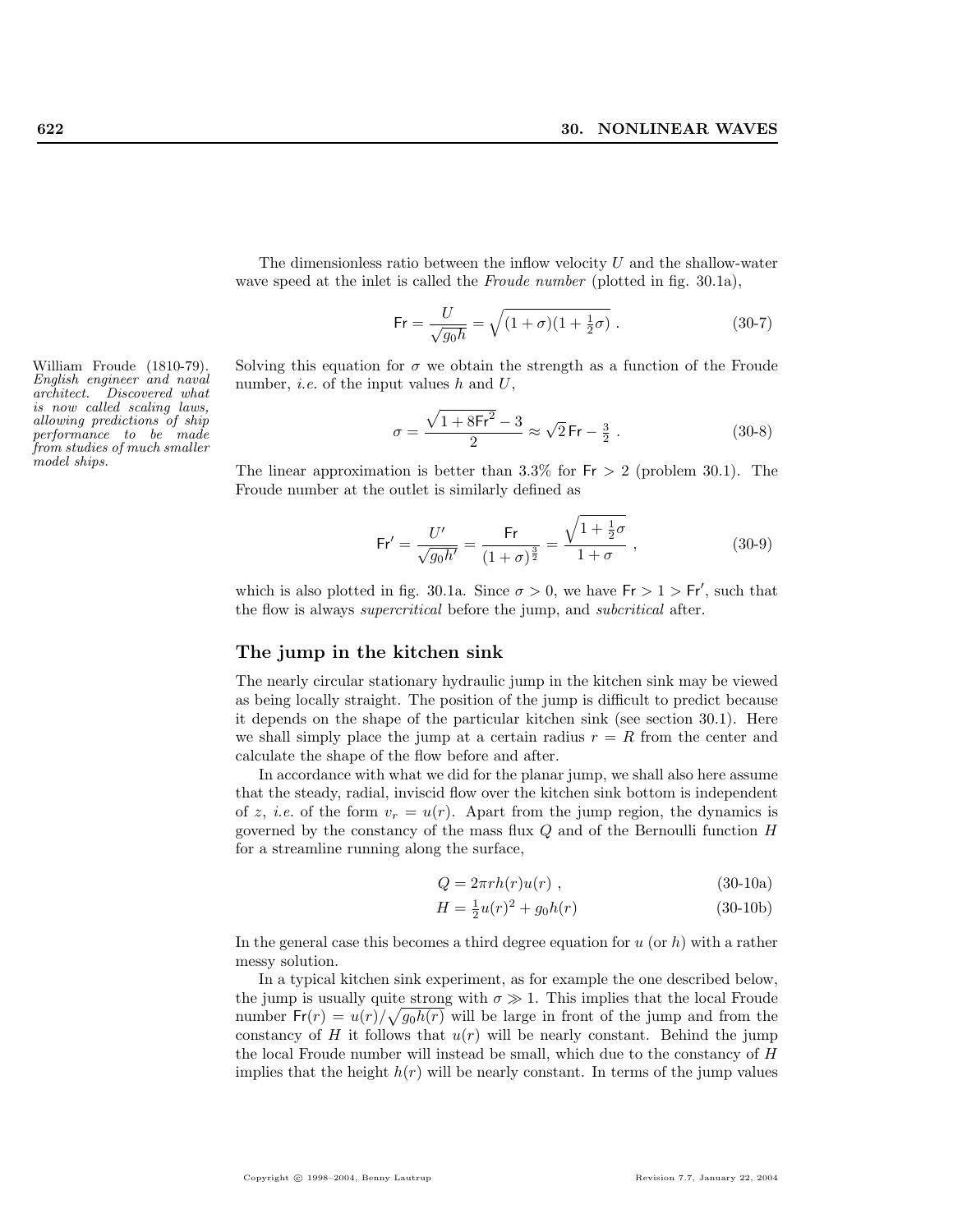

Figure 30.2: Outline of the hydraulic jump in the kitchen sink discussed in the text and in example 30.1.1. Notice that the height is enlarged by a factor 4 relative to the radius. The fully drawn line is the water level given by the model (30-11) whereas the dashed line is the estimated thickness of the boundary layer. The actual jump is not nearly as sharp as shown here (see section 30.1).

U and  $h'$  we have approximatively,

$$
u(r) = U, \t h(r) = \frac{Q}{2\pi rU}, \t \text{for } r < R.
$$
\n
$$
u(r) = \frac{Q}{2\pi rh'}, \t h(r) = h', \t \text{for } r > R.
$$
\n
$$
(30-11)
$$

Notice that because of mass conservation across the jump,  $Uh = U'h'$ , the Reynolds number  $\text{Re} = Uh/\nu = Q/2\pi r\nu$  is continuous and decreases everywhere inversely with the radius. To test whether the assumption of inviscid flow is justified, one may compare the water level  $h(r)$  with a thickness estimate of is justified, one may compare the water level  $h(r)$  with a thickness estimate of the boundary layer, for example  $\delta(r) = 3\sqrt{\nu r/u(r)}$  in front of the jump and the boundary layer, for example  $\delta(r) = 3\sqrt{\nu R/U} + 3\sqrt{\nu (r - R)/u(r)}$  behind.

In a kitchen sink experiment it is fairly easy to determine the volume discharge rate Q by collecting water in a standard household measure for a short time. From the radius a of the water jet just before it splays out at the bottom one may determine the average velocity  $U = Q/\pi a^2$  which by Bernoulli's theorem should be nearly the same as the radial velocity along the bottom of the sink. From Q, U and R all the jump parameters may then be calculated.

Example 30.1.1 (A kitchen sink experiment): In a home-made kitchen sink experiment (see fig. 30.2) the discharge rate was casually observed to be  $Q =$ 100 cm<sup>3</sup>/s, the radius of the water jet  $a = 0.5$  cm, and the radius of the jump  $R = 7$  cm. The velocity before the jump is  $U = Q/\pi a^2 = 127$  cm/s, and using (30-11) we calculate the height just before the jump to be merely  $h = h(R) = Q/2\pi RU =$ 11) we calculate the height just before the jump to be merely  $n = n(\mathbf{R}) = Q/2\pi \mathbf{R}U = 0.018$  cm. The corresponding Froude number is fairly large,  $Fr = U/\sqrt{g_0 \hbar} = 30$ , and using (30-8) we determine the jump strength to be  $\sigma = 42$ . The height after the jump  $h' = (1 + \sigma)h = 0.76$  cm which is a bit larger than the observed height. The velocity after the jump is  $U' = U/(1 + \sigma) = 3$  cm/s, corresponding to a Froude number of  $Fr' = 0.11$ . The Reynolds number at the jump is moderate, Re =  $Uh/\nu = 264$ , and the estimated boundary layer thickness at the jump,  $\delta(R) = 0.065$  cm, is almost four times the water level. Viscosity may thus be assumed to play some role for this experiment, in particular in the region just before the jump, casting the calculation into some doubt.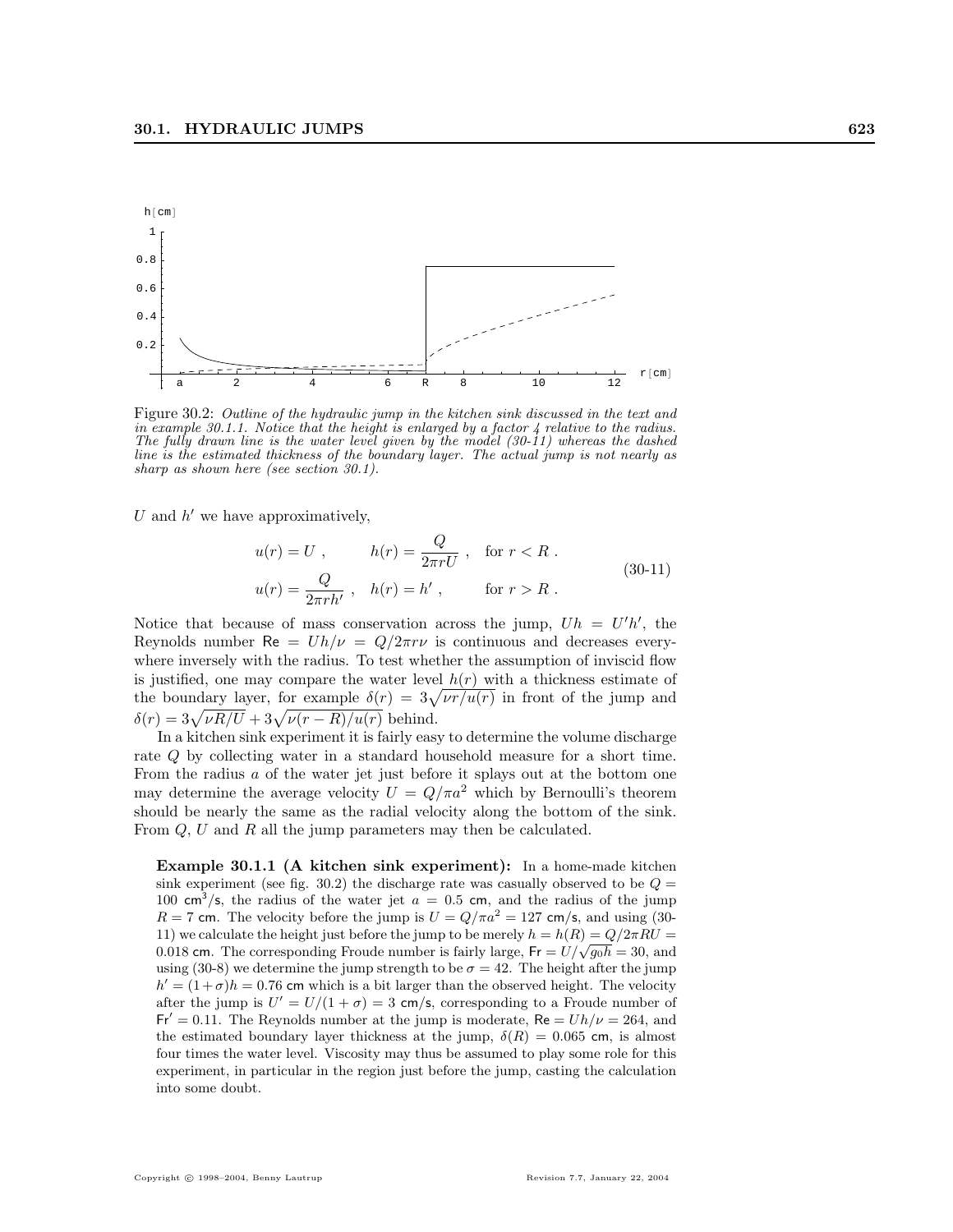#### Energy loss in the stationary jump

It would be tempting to make use of Bernoulli's theorem along a streamline going across the stationary hydraulic jump, but that is impossible because of the unruly fluid in the transition region which messes up streamlines and generates a dissipative (viscous) loss of mechanical energy.

We may nevertheless use mechanical energy balance (17-91) to calculate the rate of loss of energy from the system by keeping track of what mechanical energy goes into the control volume and what comes out. Mechanical energy balance takes the form,

$$
\dot{M}\left(\frac{1}{2}U'^{2} + \frac{1}{2}g_{0}h'\right) - \dot{M}\left(\frac{1}{2}U^{2} + \frac{1}{2}g_{0}h\right) = \frac{1}{2}\rho_{0}g_{0}Lh^{2}U - \frac{1}{2}\rho_{0}g_{0}Lh'^{2}U' - P.
$$
\n(30-12)

On the left hand side we have the difference between the rates of outflow and inflow of mechanical energy from the control volume, calculated from the specific mechanical energy density,  $\frac{1}{2}v^2+g_0z$ , integrated over the outlet and inlet. On the right there is first the difference in rates of work of the pressure forces integrated over the inlet and outlet, and finally  $P$ , the rate of loss of energy due to the work of internal friction.

Solving for  $P$  we may write,

$$
P = \dot{M} \left( \frac{1}{2} U^2 + g_0 h \right) - \dot{M} \left( \frac{1}{2} U'^2 + g_0 h' \right) = \dot{M} (H - H') \tag{30-13}
$$

where H and  $H'$  are the values of the Bernoulli function (16-16) at the surface of the water before and after the jump. This clearly demonstrates that Bernoulli's theorem cannot be fulfilled when  $P$  is nonzero. Substituting the downstream quantities using (30-3) we find

$$
P = \dot{M}g_0h \frac{\sigma^3}{4(1+\sigma)} \,. \tag{30-14}
$$

Since the rate of viscous energy loss necessarily must be positive (page 337), we conclude as promised that a stationary hydraulic jump will always have positive strength,  $\sigma > 0$ . Relative to the rate of kinetic energy inflow,  $\dot{\mathcal{T}} = \frac{1}{2} \dot{M} U^2$ , the fractional dissipative loss of kinetic energy becomes (see fig. 30.1b),

$$
\frac{P}{\dot{\mathcal{T}}} = \frac{\sigma^3}{(1+\sigma)^2(2+\sigma)} \ . \tag{30-15}
$$

It converges as expected to unity for  $\sigma \to \infty$ . For  $\sigma = 1$ , corresponding to Fr 1.73, only 8.3% of the kinetic energy is lost, whereas for  $\sigma = 10$  corresponding to  $Fr = 8.1$ , the fractional loss is 69%. Strong hydraulic jumps are efficient dissipators of kinetic energy, and this is in fact their function in dam spillways where high speed surplus water must be slowed down before it is released into the river downstream of the dam.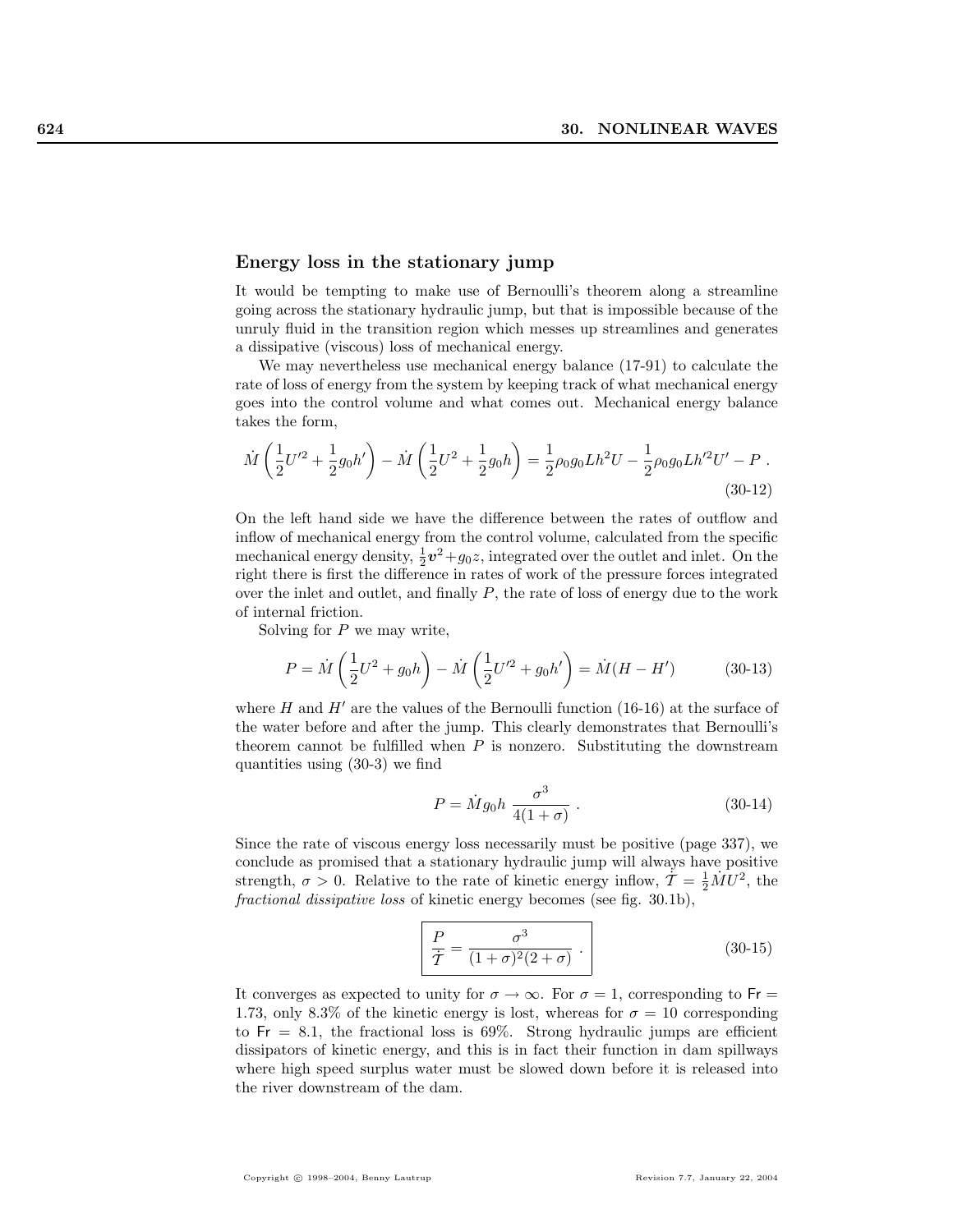## Moving hydraulic jumps

Moving hydraulic jumps are seen on the beach when waves roll in, sometimes in several layers on top of each other. More dramatic river bores may be formed by the rising tide near the mouth of a river. When the circumstances are right such waves can roll far up the river with a nearly vertical foaming turbulent front. In the laboratory an ideal river bore can be created in a long canal with water initially at rest. When the wall in one end of the canal is set into motion with constant velocity, a bore will form and move down the canal with constant speed and constant water level.

The only difference between a river bore and a stationary hydraulic jump lies in the frame of reference. The ideal river bore is obtained in the frame where the fluid in front of the jump is at rest. Subtracting  $U$  from all velocities (and reversing their directions), the front itself will move with velocity  $U$ , and the fluid behind the jump will move in the same direction with velocity  $U - U'$ , which is smaller than the shallow-water velocity  $c' = \sqrt{g_0 h'}$  behind the jump for  $\sigma < 2.21$ .

There is also the possibility of choosing a reference frame in which the fluid behind the jump is at rest. Subtracting  $U'$  from the velocities of the stationary jump, this describes a stationary flow being reflected in a closed canal. Such a reflection bore moves with velocity  $U'$  out of the canal while the flow into the canal has velocity  $U - U'$ .

The reflection bore has in fact some bearing on the stationary jump in the kitchen sink. The layer of fluid spreads initially over the bottom of the sink with a high Froude number, and thus a roughly constant velocity and decreasing thickness. The spreading layer of fluid encounters resistance against the free flow from the sides of the sink, or from the slight slope and curvature of its bottom (or even from the increasing viscous friction in the thinning layer of water). This creates a reflection bore with small Froude number, which moves inwards with roughly constant height and increasing velocity, until it stops when it encounters an outflow with velocity and thickness that fits a stationary jump. One may also observe that when the faucet is closed the stationary jump in the kitchen sink immediately turns into a river bore moving towards the center.

## Thickness of a hydraulic jump

A river bore is created by the rising tide at the river mouth, and as long as the tide keeps rising, it will continue to pour more water in. The additional water supplied by the rising tide in a small time interval may be thought of as a small-amplitude surface wave moving upriver on top of the already existing bore. Although this mechanism is most obvious for the river bore, both the reflection bore and the stationary hydraulic jump must also be built up "from behind" by small-amplitude waves.

Any small-amplitude surface wave may be resolved into a superposition of harmonic waves with a spectrum wavelengths. Consider now a harmonic wave with wavelength  $\lambda$  on its way upstream towards a stationary hydraulic jump. In the rest frame of the outflow, the energy in a harmonic wave with wave number



A river bore moving in from the right in water initially at rest. The water behind the front moves slower than the front itself. The velocities are obtained by subtracting U from all the velocities of the stationary jump.



A reflection bore in a closed canal is obtained by subtracting U' from all velocities of the stationary jump.



 $A$  river bore is "pumped up" by small-amplitude surface waves of sufficiently long wavelength. Short waves move too slowly to catch up with the jump.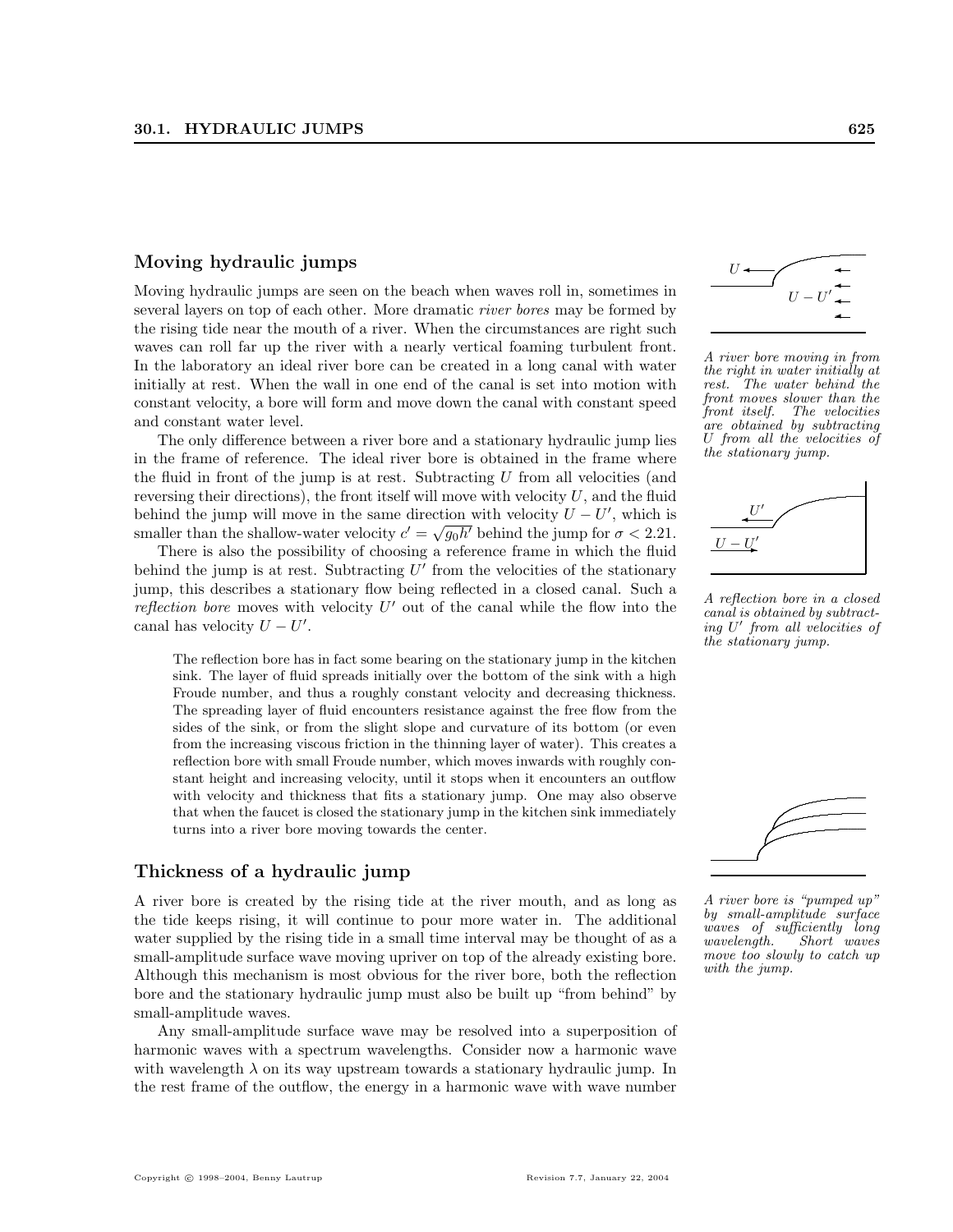

Figure 30.3: (a) The solution  $\psi(\sigma)$  to eq. (30-17). For  $\sigma \to 0$  the ratio behaves as  $\sqrt{\sigma}$ , while for  $\sigma \to \infty$  it increases as  $\sigma/2$ . (b) The ratio  $\lambda_0/h$  of the minimal wavelength in units of the height h before the jump as a function of Froude number Fr. For Fr  $\rightarrow \infty$ the ratio becomes constant,  $\lambda_0/h \rightarrow 4\pi$  (dashed line).

 $k = 2\pi/\lambda$  moves with the group velocity of a gravity wave (22-31). For liquid of depth  $h'$  the group velocity becomes,

$$
c'_{g} = \frac{1}{2} \sqrt{\frac{g_0}{k} \tanh kh'} \left( 1 + \frac{2kh'}{\sinh 2kh'} \right) .
$$
 (30-16)

In the rest frame of the jump, the wave propagates towards the jump with velocity  $c'_{g} - U'$  which must be positive if the wave shall ever reach the jump. Since  $c_g^0 \to \sqrt{g_0 h'}$  for  $k \to 0$  and  $U' < \sqrt{g_0 h'}$ , the condition  $c_g' > U'$  may always be fulfilled provided the wave number  $k$  is sufficiently small, *i.e.* the wavelength exceeds a certain minimum value,  $\lambda > \lambda_0$ . The minimal wavelength  $\lambda_0$  is found exceeds a certain minimum value,  $\lambda > \lambda_0$ . The minimal wavelength  $\lambda_0$  is found by solving the equation  $c'_g = U'$ , which after division by  $\sqrt{g_0 h'}$  takes the form,

$$
\frac{1}{2}\sqrt{\frac{\tanh\psi}{\psi}}\left(1+\frac{2\psi}{\sinh 2\psi}\right) = \mathsf{Fr}' = \frac{\sqrt{1+\frac{1}{2}\sigma}}{1+\sigma},\qquad(30-17)
$$

where  $\psi = kh' = 2\pi h'/\lambda_0$ . This transcendental equation may be solved for  $\psi$ and the result is shown in fig. 30.3a as a function of the jump strength  $\sigma$ . In fig. 30.3b this is converted to a plot of the ratio  $\lambda_0/h$  of the minimal wavelength to the *upstream* height h as a function of the Froude number  $Fr$ .

The hydraulic jump acts effectively as a high-pass filter on wavelengths, only letting waves with sufficiently large wavelength,  $\lambda > \lambda_0$ , through to "feed" it. The smooth part of a hydraulic jump cannot contain details much smaller than the waves that maintain it, so the minimal wavelength  $\lambda_0$  may be used as a measure of the thickness of the transition region behind the front. At the front itself, shorter wavelengths may be generated by the chaotic motion and turbulence, thereby creating undulations in the otherwise smooth transition region.

**Example 30.1.2:** A river bore with front height  $h' - h = 1$  m moves up a river of depth  $h = 0.5$  m. The jump strength is  $\sigma = (h' - h)/h = 2$ , corresponding to  $Fr = 2.45$ , and the front velocity becomes  $U = 5.4$  m/s while the velocity of the flow behind the front is  $U - U' = 3.6$  m/s. From fig. 30.3b we find  $\lambda_0/h = 11.6$ , so that the minimal wavelength and thus the thickness becomes  $\lambda_0 = 6.7$  m.



A small-amplitude wavelet moving towards the stationary jump with velocity  $c'-U' > 0.$ 



A small-amplitude gravity wave moving upstream towards the jump must have wavelength greater than  $\lambda_0$ . Its front cannot be sharper than that.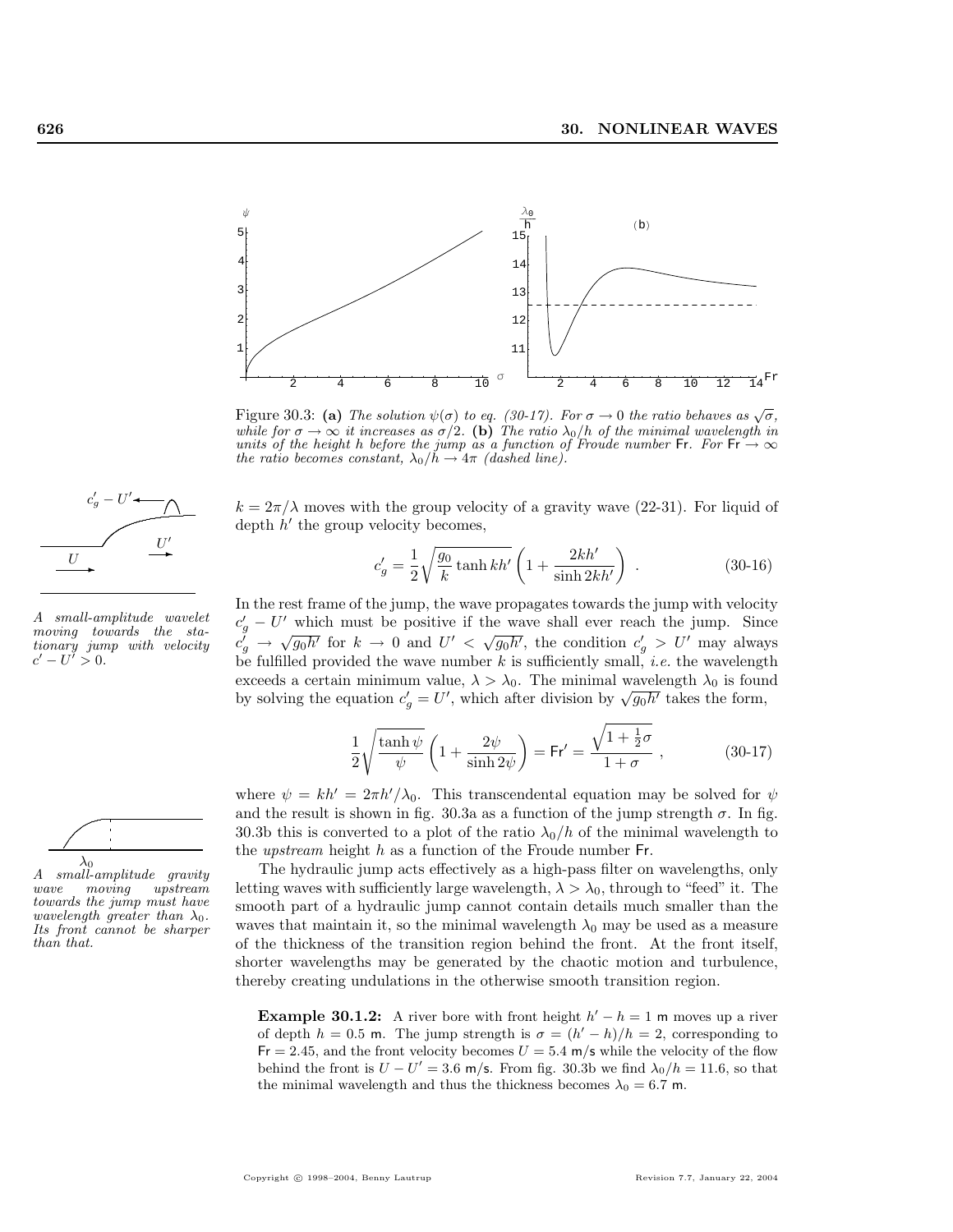## 30.2 Normal shocks in ideal gases

An explosion in a fluid at rest creates an expanding fireball of hot gases and debris which pushes the fluid in front of it. If the velocity imparted to the fluid by the explosion is smaller than the velocity of sound in the fluid, a sound wave will run ahead of the debris and with a loud bang inform you that the explosion took place. If on the other hand the initial expansion velocity of the fireball is larger than the sound velocity in the fluid, the first sign of the explosion will be the arrival of a supersonic front (here we disregard the flash of light which may arrive much earlier). The sudden jump in the properties of a fluid at the passage of a supersonic front is called a shock. Stationary shocks may arise downstream from a constriction in a duct where the flow under suitable conditions discussed in section 16.4 will be supersonic. The understanding of shocks is of great importance for the design of supersonic aircraft, and of jet and rocket engines.

## Stationary planar normal shocks

We shall begin by analyzing stationary planar shocks, which like plane waves are normal to the direction of the flow. We shall later see that shocks are in fact not much thicker than the molecular length scale, allowing us to view all shocks as singular and locally planar. In the rest system of the shock we choose a narrow control volume just containing an area A of the shock front. Upstream from the shock the gas has velocity U, temperature T, pressure p, and density  $\rho$ ; downstream it has velocity U', temperature T', pressure  $p'$ , and density  $\rho'$ .

There is a strong analogy between a hydraulic jump and a shock. The *strength* of the shock is however defined as the relative pressure increase,

$$
\sigma = \frac{p' - p}{p} = \frac{p'}{p} - 1 \tag{30-18}
$$

We shall see below that the Second Law of Thermodynamics requires that  $\sigma > 0$ . A shock is said to be weak when  $\sigma \ll 1$  and strong when  $\sigma \gg 1$ .

Since the shock is so narrow there will be essentially no room for dissipation of energy, allowing us to apply Bernoulli's theorem. Using the pressure function (16-32) for an ideal gas with adiabatic index  $\gamma$ , we obtain three basic equations, called the Rankine-Hugoniot relations,

$$
\rho U = \rho' U' \tag{30-19a}
$$

$$
\rho U^2 + p = \rho' U'^2 + p', \qquad (30-19b)
$$

$$
\frac{1}{2}U^2 + \frac{\gamma}{\gamma - 1} \frac{p}{\rho} = \frac{1}{2}U'^2 + \frac{\gamma}{\gamma - 1} \frac{p'}{\rho'}.
$$
 (30-19c)

These relations are simple rearrangements of mass, momentum, and energy balance across the shock. They may be solved explicitly for the downstream parameters in terms of the upstream ones (see problem 30.3), but it is much more convenient to express the solution in terms of the strength of the shock.

A stationary shock (dashed) in an expanding nozzle. The inflow is supersonic and the outflow subsonic.

 $\rightarrow$   $\rightarrow$ 

 $\overbrace{\phantom{aaaa}}$ 

..........................

....... ...........

. ........... ..



 $A$  piece of a stationary nor-<br>mal shock front Fluid  $m\ddot{a}l$  shock front. comes in from the left with supersonic velocity U,  $temperature$  T, pressure p<br>and density  $\rho$ . The fluid and density  $\rho$ . emerges on the right with  $subsonic$  velocity  $U'$ .

Pierre Henri Hugoniot<br>(1851-1887). French engi-French engineer.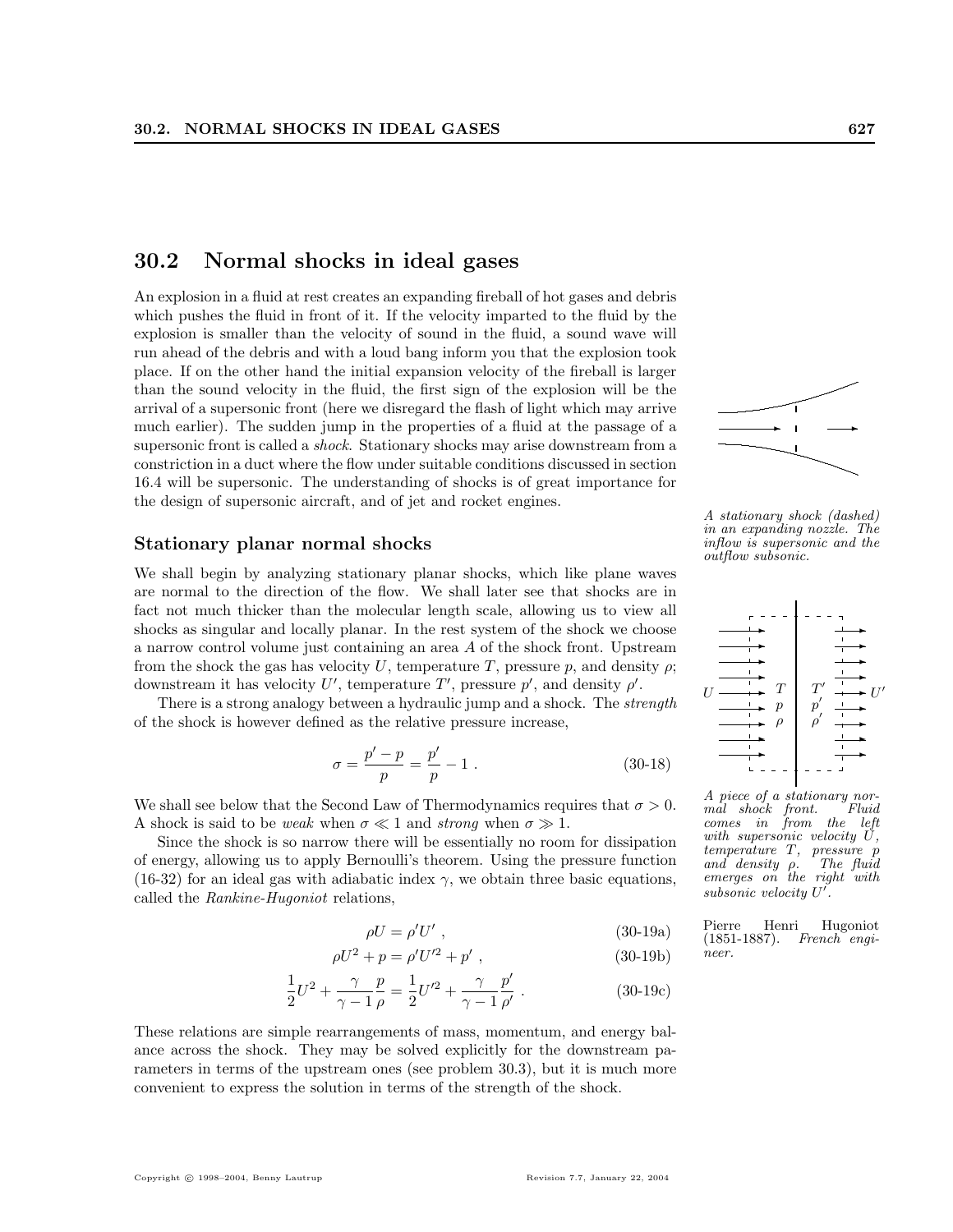

Figure 30.4: The dimensionless Rankine-Hugoniot parameters as function of the inflow Mach number for  $\gamma = 7/5$ . The fully drawn curves are the ratios of pressure, density, and temperature. The dashed curves is the outflow Mach number  $Ma'$ , and the dotted curve is the specific entropy jump at the shock,  $\Delta s/c_V$  given in (30-24).

Using  $(30-19a)$  to eliminate U' in  $(30-19b)$ , we obtain,

$$
U^{2} = \frac{\rho'}{\rho} \cdot \frac{p' - p}{\rho' - \rho} , \qquad U'^{2} = \frac{\rho}{\rho'} \cdot \frac{p' - p}{\rho' - \rho} , \qquad (30-20)
$$

where the second equation is obtained fromt the first by swapping primed and unprimed variables. Inserting this into (30-19c) we find the ratio of densities,

$$
\frac{\rho'}{\rho} = \frac{\gamma(p+p') + p' - p}{\gamma(p+p') - p' + p} \,. \tag{30-21}
$$

Expressing the right hand side in terms of the strength we find

$$
\frac{\rho'}{\rho} = \frac{U}{U'} = \frac{2\gamma + (\gamma + 1)\sigma}{2\gamma + (\gamma - 1)\sigma} .
$$
\n(30-22)

The temperature ratio may now be obtained from the ideal gas law,  $T'/T =$  $(p'/\rho')/(p/\rho).$ 

Since we are interested in supersonic flow, it is most convenient to express the velocities in terms of the dimensionless Mach numbers,  $\mathsf{Ma} = U/c$  and  $\mathsf{Ma}' =$  $U'/c'$ , where  $c = \sqrt{\gamma p/\rho}$  and  $c' = \sqrt{\gamma p'/\rho'}$  are the sound velocities before and after the shock. Using (30-20) we find,

$$
\mathrm{Ma} = \sqrt{1 + \frac{\gamma + 1}{2\gamma}} \sigma , \qquad \mathrm{Ma}' = \sqrt{1 - \frac{\gamma + 1}{2\gamma} \frac{\sigma}{1 + \sigma}} . \qquad (30-23)
$$

Here the second equation is obtained from the first by swapping primed and unprimed variables, which according to the definition (30-18) amounts to replacing  $\sigma$  by  $-\sigma/(1+\sigma)$ .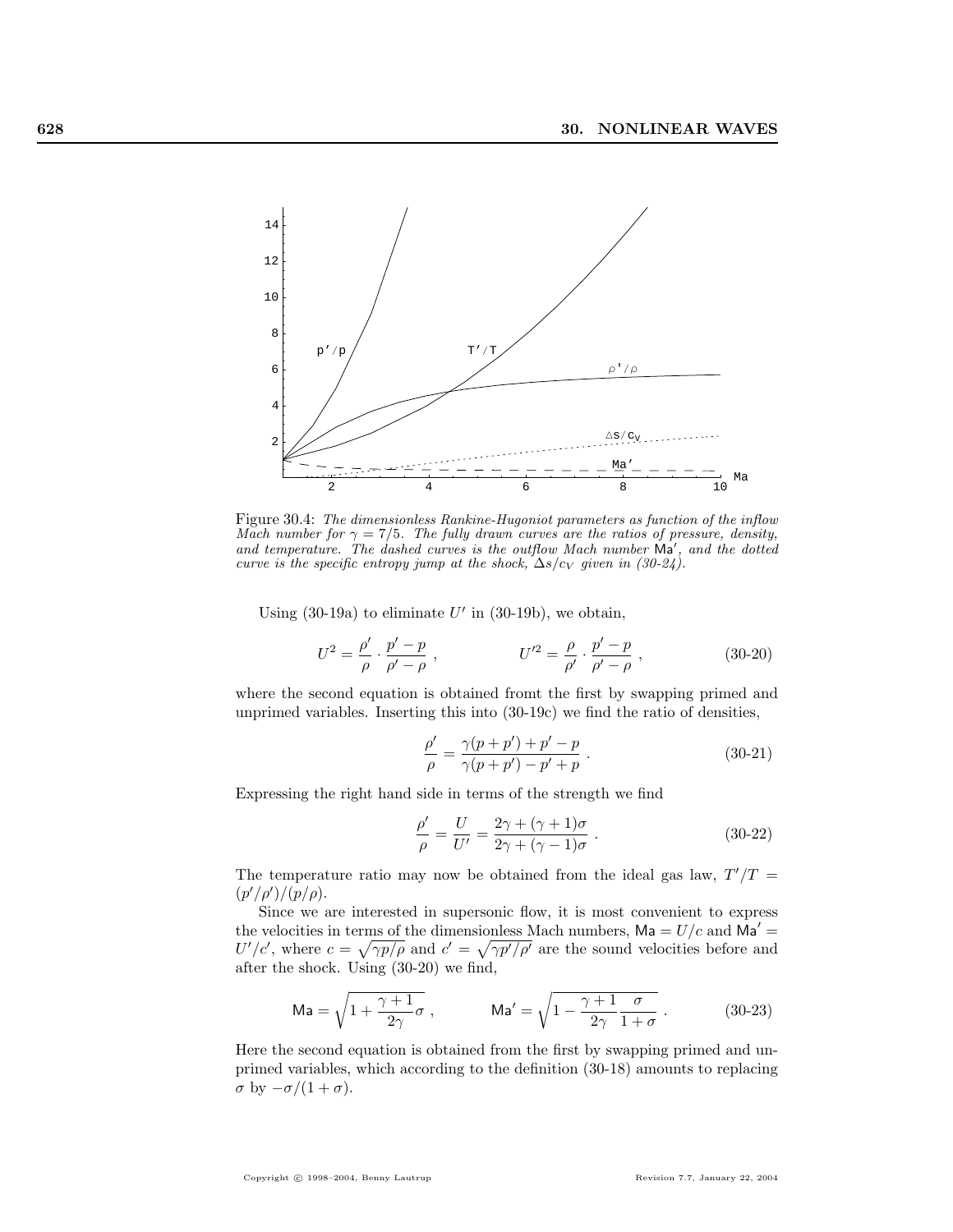Up to this point, the strength may in principle range over both negative and positive values in the interval  $-1 < \sigma < \infty$ . The physical asymmetry between positive and negative strength becomes apparent when we calculate the change in specific entropy  $\Delta s = s' - s$  across the shock. Using (D-21c) we find,

$$
\frac{\Delta s}{c_V} = \log \left[ \frac{p'}{p} \left( \frac{\rho'}{\rho} \right)^{-\gamma} \right] = \log(1 + \sigma) - \gamma \log \frac{2\gamma + (\gamma + 1)\sigma}{2\gamma + (\gamma - 1)\sigma}, \quad (30-24)
$$

where  $c_V$  is the specific heat constant of the gas (D-18). The right hand side is a monotonically increasing function of  $\sigma$  which vanishes for  $\sigma = 0$  (see problem 30.4 and fig. 30.4). But by the Second Law the specific entropy is not permitted to decrease across the shock, and consequently we must require that  $\sigma$  be positive. We have thus reached the promised conclusion that in a stationary shock the velocity must go from supersonic (Ma  $> 1$ ) to subsonic (Ma'  $< 1$ ) in the downstream direction. The various dimensionless quantities are plotted in fig. 30.4 as functions of the inflow Mach number Ma.

## Oblique shock

An oblique planar shock front may be obtained in a reference frame moving tangentially to the stationary normal shock with constant velocity  $V$ . In the moving frame the flow velocities are denoted  $\tilde{U}$  and  $\tilde{U}'$  with angles of incidence  $\phi$ and  $\phi'$ . Using that the tangential velocity is the same on both sides of the shock,  $V = U \cot \phi = U' \cot \phi'$ , we obtain a relation between incidence and strength,

$$
\frac{\tan \phi'}{\tan \phi} = \frac{U'}{U} = \frac{2\gamma + (\gamma - 1)\sigma}{2\gamma + (\gamma + 1)\sigma} \ .
$$
\n(30-25)

Expanding this relation for  $\sigma \ll 1$  allows us to calculate the *deflection angle*  $\phi - \phi'$  for a weak shock,

$$
\phi - \phi' \approx \frac{\sin 2\phi}{2\gamma} \sigma \,. \tag{30-26}
$$

The deflection angle is small and positive in this limit.

The angle of incidence is always given by  $\sin \phi = U/\tilde{U}$ , and since  $U \rightarrow c$  for  $\sigma \rightarrow 0$ , the incidence angle for a weak oblique shock equals the *Mach angle*,

$$
\phi_0 = \arcsin \frac{1}{\widetilde{Ma}},\tag{30-27}
$$

where  $\overline{Ma} = \tilde{U}/c$  is the Mach number of the inflow. What we perceive as a sonic boom is a weak shock cone with half opening angle  $\phi_0$  trailing a supersonic aircraft. A simple geometric construction due to Mach permits us to view the cone as the envelope of all the spherical sound waves emitted earlier from the nose of the aircraft.

¡  $\overline{\phantom{a}}$ /~.  $\mathcal{U}$ V Geometry of an oblique stationary shock in a reference frame moving tangentially with velocity  $V$ . The flow velocities in the moving frame are  $\tilde{U}$  and  $\tilde{U}'$  with angles of incidence  $\phi$  and

 $\phi'$  .

The Mach construction of the shock cone for a supersonic object. In a time t, the object moves forward  $a$  distance  $\tilde{U}t$  while the sound emitted at  $t = 0$ forms a sphere of radius ct. The opening angle of the envelope of all spheres is  $\sin \phi_0 = ct/\tilde{U}t = c/\tilde{U}$  $1/\widetilde{Ma}$ .

❆ ❆ ❆ ❆ ❆ ❆ ❆ ❆ ❆ ❆✁ ✁ ✁ ✁ ✁  $\overline{\phantom{a}}$ ✁ ✁ ✁ ✁  $\overline{\phantom{a}}$ 

.

. . .  $\checkmark$ ...... ...............................  $\lambda$ .. .

. .. ......... ......... ...

..

 $\tilde{U}t$ 

 $\widehat{\phi_0}$ 

 $\begin{matrix} \mathcal{L} \\ ct \end{matrix}$ r

ct

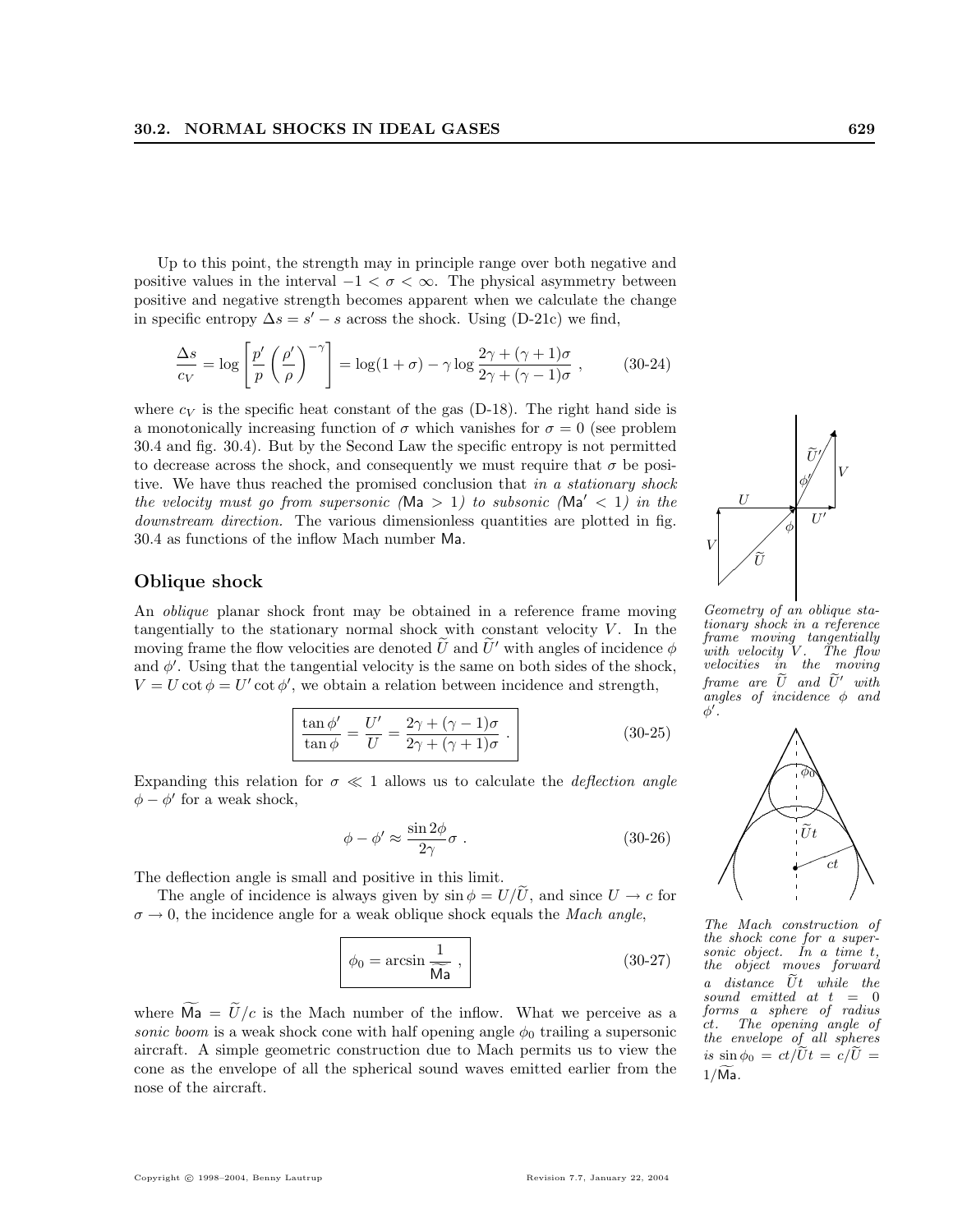

A planar shock moving towards the left with supersonic velocity  $U$  into  $a$  gas at rest. The fluid behind the front moves to the left with velocity  $U - U'$  which may or may not be supersonic.

**Example 30.2.1:** For an aircraft at  $\widetilde{Ma} = 2$ , the Mach angle is 30<sup>°</sup>, so when you **EXAMPLE SO.2.1:** For an aircraft at  $M = 2$ , the Mach angle is 30, so when you hear the sonic boom of the aircraft flying at 20 km altitude, it is already  $20\sqrt{3} \approx$ 35 km beyond your position.

## Moving normal shock

A stationary planar normal shock may be converted to a normal shock moving through a gas at rest by choosing a reference frame moving with velocity  $U$ . In this frame, the previously incoming gas will now be at rest, whereas the shock front itself moves in the opposite direction with velocity  $U$ , and the gas behind the front moves in the same direction with velocity  $U - U'$  which may or may not be supersonic. Locally, this describes a blast wave arising from a violent explosion, to be discussed in the following section.

## Front thickness

Since the gas is completely at rest before the passage of the moving front, it is clear that a moving shock must be "fed from behind", like a hydraulic jump, but because air is non-dispersive all small-amplitude waves move upstream at the same speed,  $c' = \sqrt{\gamma p'/\rho'}$ . Thus there will be no lower limit to the wavelength of disturbances running upstream towards the front, and from a macroscopic point of view the shock front has vanishing thickness, as long as viscosity can be disregarded.

The only quantity with the dimension of length that may naturally be constructed from the front velocity U and the kinematic viscosity  $\nu$  is,

$$
\delta \sim \frac{\nu}{U} \ . \tag{30-28}
$$

For a weak shock in the atmosphere under normal conditions we have  $\nu \approx 1.6 \times$  $10^{-5}$  m<sup>2</sup>/s and  $U \approx c \approx 340$  m/s, leading to  $\delta \sim 44$  nm, so that the viscous thickness of the front is comparable to the mean free path in the gas. This conclusion actually invalidates the calculation, but for all practical purposes a shock front may be assumed to have zero thickness.

#### Strong shock limit

In the limit of large shock strength  $\sigma \gg 1$ , the density ratio  $\rho' / \rho$ , the velocity ratio  $U'/U$ , the ratio  $p'/\rho U^2$ , and Ma' all approach constant values,

$$
\frac{\rho'}{\rho} = \frac{U}{U'} \to \frac{\gamma + 1}{\gamma - 1} , \qquad \frac{p'}{\rho U^2} \to \frac{2}{\gamma + 1}, \qquad \text{Ma'} \to \sqrt{\frac{\gamma - 1}{2\gamma}} . \tag{30-29}
$$

For a diatomic gas with  $\gamma = 7/5$  we find  $\rho' / \rho \to 6$  and  $\text{Ma}' \to 1/\sqrt{ }$  $\overline{7} \approx 0.38.$ The actual Mach number of the flow behind a moving shock in a stationary gas is  $(U-U')/c' \rightarrow 1/\sqrt{2\gamma(\gamma-1)}$  which becomes  $5/2\sqrt{7} \approx 0.94$  for  $\gamma = 7/5$ . The flow behind the front is only marginally subsonic in a diatomic gas, whereas in a multi-atomic gas with  $\gamma = 4/3$  the flow is marginally supersonic.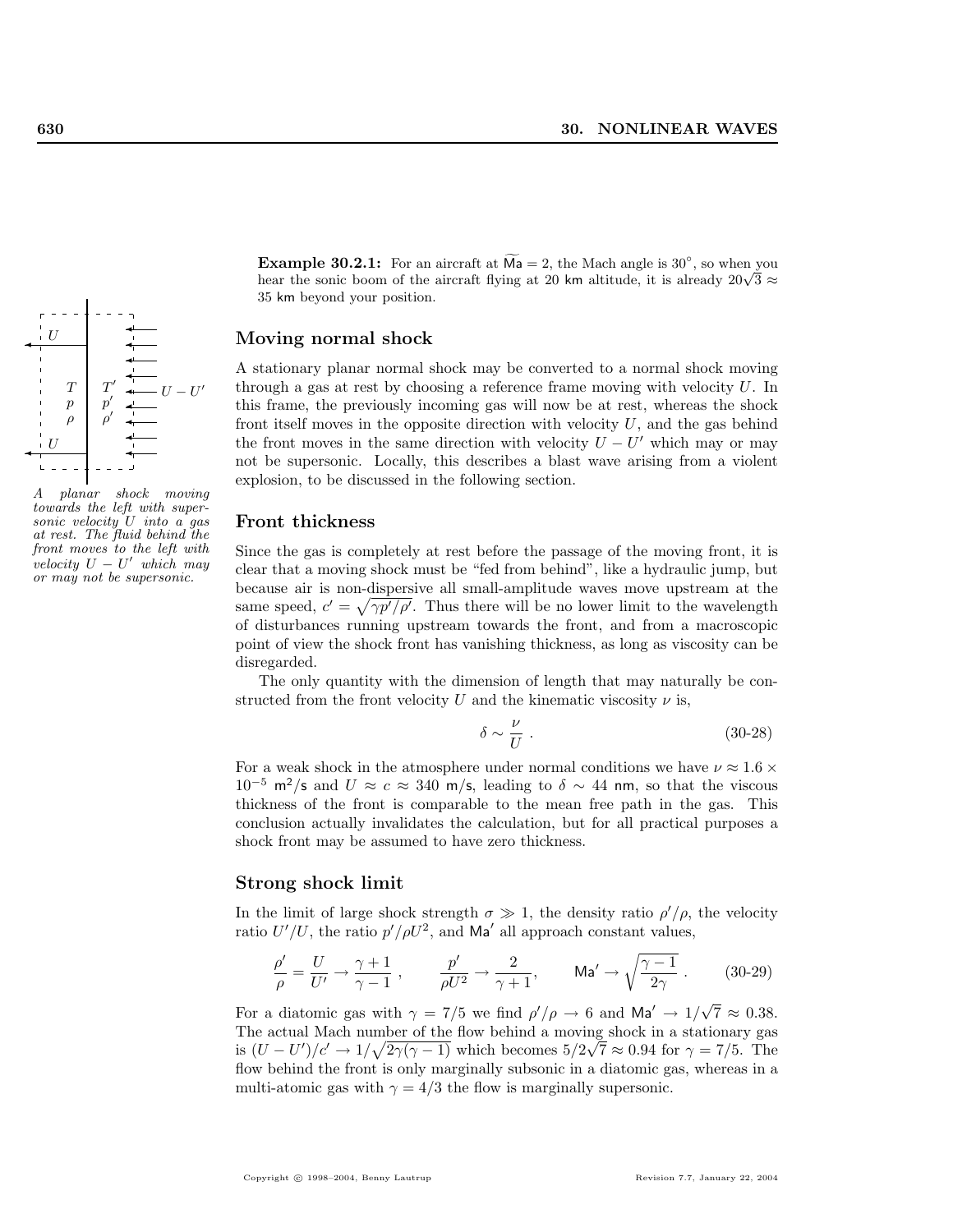## 30.3 Atmospheric blast wave

A large explosion in the atmosphere generates a blast wave bounded by a spherical supersonic shock front. Mostly such blast waves are invisible, but films of nuclear or thermonuclear bomb explosions show that the physical conditions can become so extreme that the blast wave can be seen as a rapidly expanding spherical fireball, appearing right after the initial flash but before the mushroom cloud erupts. In this section we shall investigate the time evolution of such blast waves in the atmosphere, following the road laid out by G. I. Taylor in the  $1940's<sup>1</sup>$ .

## Radius of the strong shock front

Let the atmosphere initially be at rest with density  $\rho_0$  and pressure  $p_0$ . The blast deposits almost instantly a huge amount of energy  $E_0$  within a tiny region of radius a, which initially contains the possibly ionized gases produced in the blast, as well as the solid remains of the bomb if any. The huge pressure in the initial fireball creates a shock front expanding at supersonic speed. After some time t, the shock front has become nearly spherical with a radius  $R(t)$  that is very large compared to the initial size a. The volume inside the front contains essentially all of the initial energy  $E_0$  in the form of "shocked" air with only little contamination from the bomb itself. At this stage the shock has become a purely atmospheric phenomenon and all details about its origin in any particular explosion have been "forgotten".

Under these conditions the radius of the shock front  $R(t)$  will be determined by the equations of gas dynamics, and can only depend on time  $t$ , the total energy  $E_0$ , and the atmospheric parameters  $\rho_0$  and  $p_0$ . In a strong shock the ambient pressure  $p_0$  is negligible compared to the pressures inside, implying that  $R(t)$ should be finite in the limit of  $p_0 \rightarrow 0$ , and thus only depend on t,  $E_0$ , and  $\rho_0$ . Since  $E_0/\rho_0$  is measured in units of of  $J/(kg/m^3) = m^5/s^2$ , the only possible form of the relationship is

$$
R(t) = A \left(\frac{E_0 t^2}{\rho_0}\right)^{1/5},
$$
\n(30-30)

where A is a numerical constant which as we shall see below is very close to unity.

It is remarkable that a phenomenon as violent as an atomic explosion can be contained in such a simple relationship. Taylor used it in 1947 to estimate the yield of the first nuclear bomb to be about  $10^{14}$  J from a time-lapse sequence of photographs in Life Magazine, a feat which is said to have created some embarrassment with the security authorities.



A spherical shock front in the atmosphere some time t after the detonation of a bomb (black circle). Its  $current$  radius is  $R(t)$ , which is much larger than the initial blast region. The atmosphere is at rest with density  $\rho_0$  and pressure  $p_0$ . The volume of the sphere consists almost entirely of air.

<sup>&</sup>lt;sup>1</sup>G. I. Taylor, *The formation of a blast wave by a very intense explosion (I. Theoretical* discussion, II. The atomic explosion of 1945), Proc. Roy. Soc.  $\mathbf{A201}$ , 159-186 (1950). Taylor actually formulated the theory in 1941, but first published it in 1950. Photographs of the first atomic test were declassified by the US Atomic Energy Commission in 1947, although its yield remained classified.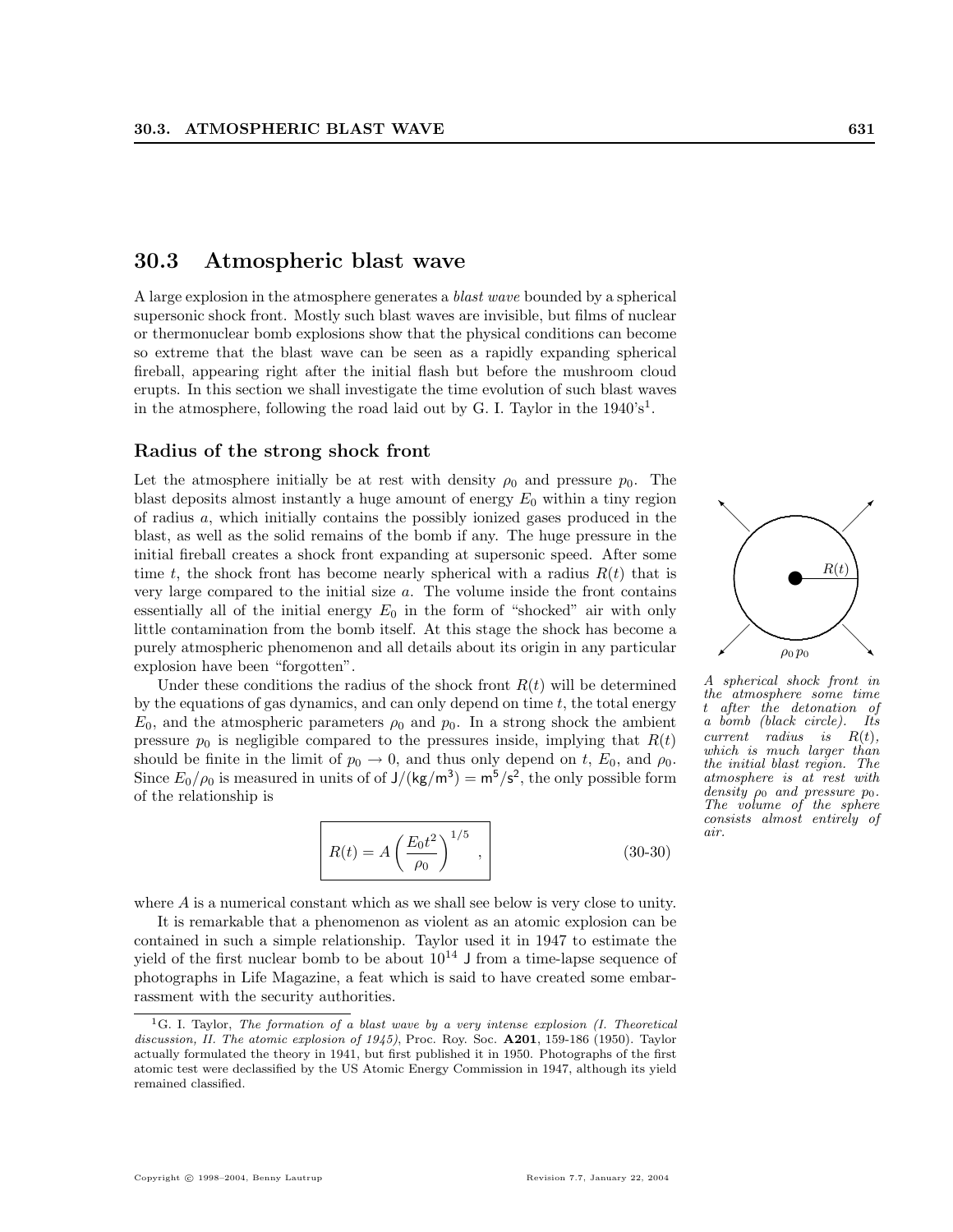#### Physical parameters in the strong shock limit

In the strong shock limit we may use the strong shock results (30-29) to determine the physical quantities just inside the front,

$$
\frac{\rho_1}{\rho_0} = \frac{\gamma + 1}{\gamma - 1} , \qquad \frac{v_1}{U} = \frac{2}{\gamma + 1} , \qquad \frac{p_1}{\rho_0 U^2} = \frac{2}{\gamma + 1} , \qquad (30-31)
$$

where  $U = dR/dt = \frac{2}{5}R/t$  is the shock front velocity and  $v_1 = U - U' =$  $(1-U^{\prime}/U)U$  is the radial flow velocity just behind the front. The temperature is obtained from the ideal gas law,

$$
T_1 = \frac{p_1}{\rho_1} \frac{M_{\text{mol}}}{R_{\text{mol}}} = \frac{2(\gamma - 1)}{(\gamma + 1)^2} \frac{M_{\text{mol}} U^2}{R_{\text{mol}}} \ . \tag{30-32}
$$

where  $R_{\text{mol}}$  is the molar gas constant and  $M_{\text{mol}}$  is the molar weight of the gas. Notice that none of these quantities depend on the ambient pressure  $p_0$ . In the following we shall use the value  $\gamma = 7/5$  for diatomic gas, although the violent initial shock may dissociate a fraction the molecules.

**Example 30.3.1 (Trinity):** The first atomic bomb test, codenamed Trinity, was carried out at Alamogordo, New Mexico on July 16 1945. Its yield was  $E_0 \approx 10^{14}$  J which is roughly equivalent to 20,000 tons of the high explosive TNT. Taking  $A = 1$ and  $\gamma = 7/5$  we find that after  $t = 10$  ms the fireball has obtained a radius of  $R = 100$  m with the front moving at a speed of  $U = 3900$  m/s. The pressure just inside the front is  $p_1 = 147$  atm, the density  $\rho_1 = 7.2 \text{ kg/m}^3$ , and the temperature  $T_1 = 7200$  K, which is comparable to the temperature at the surface of the Sun.

## Isentropic radial gas dynamics

A spherically invariant isentropic flow in an ideal gas is described by a purely radial velocity field  $\mathbf{v} = v(r, t)\mathbf{e}_r$ , a density field  $\rho(r, t)$ , a pressure field  $p(r, t)$ and the field of specific entropy  $s = c_V \log(p \rho^{-\gamma})$ . In the absence of gravity and viscosity, the fields obey the dynamic equations,

$$
\frac{\partial v}{\partial t} + v \frac{\partial v}{\partial r} = -\frac{1}{\rho} \frac{\partial p}{\partial r} , \qquad (30-33a)
$$

$$
\frac{\partial \rho}{\partial t} + \frac{1}{r^2} \frac{\partial (r^2 \rho v)}{\partial r} = 0 , \qquad (30-33b)
$$

$$
\frac{\partial s}{\partial t} + v \frac{\partial s}{\partial r} = 0.
$$
 (30-33c)

The first is the Euler equation, the second the continuity equation on radial form, and the last expresses that the flow is isentropic, meaning that the specific entropy is constant along a comoving (particle) orbit. The last equation also shows that if the initial state is *homentropic* with spatially constant specific entropy  $\partial s/\partial r = 0$ , it will remain so forever. In a strong blast entropy is only produced right at the front, and that does not, as we shall see, lead to a homentropic state.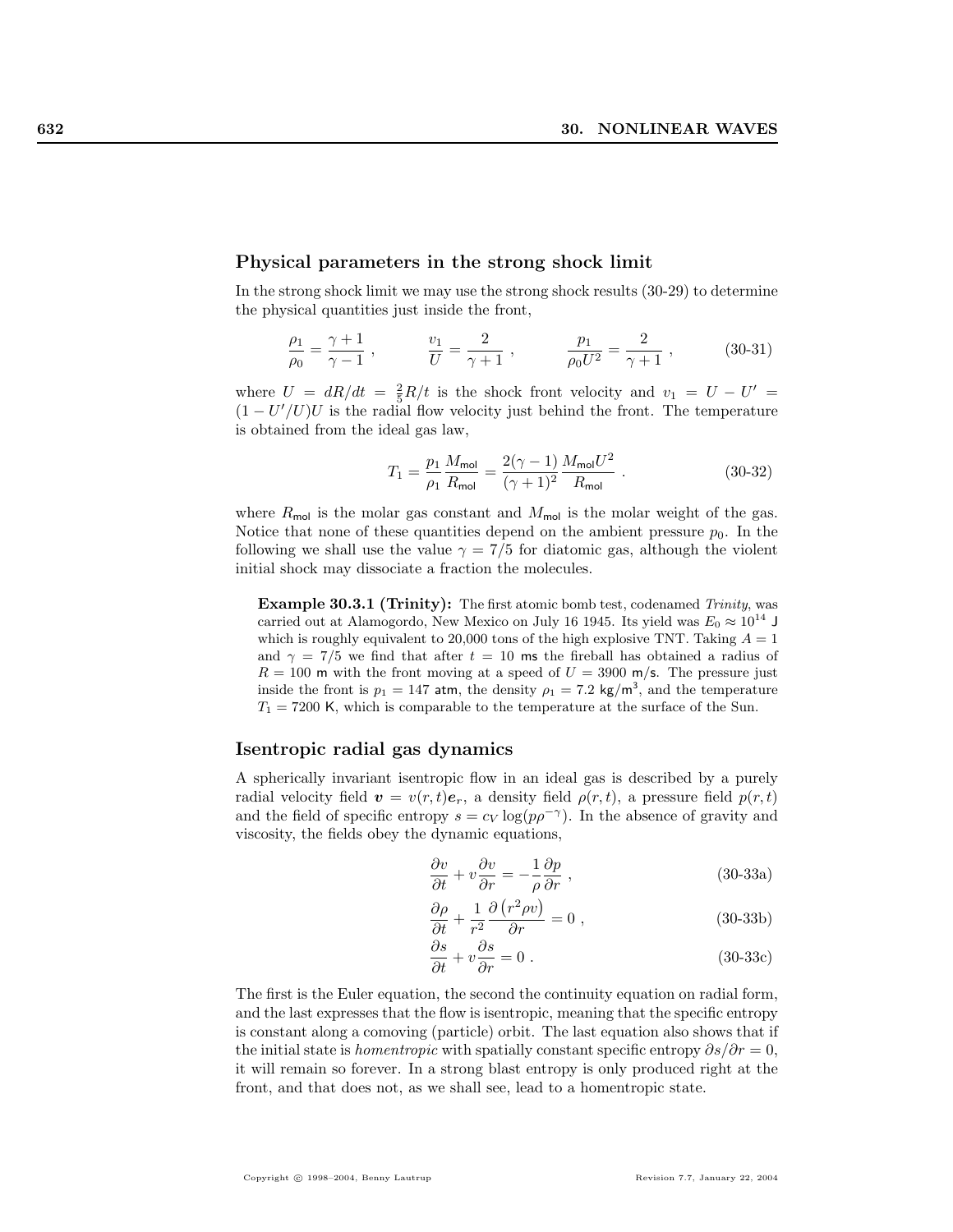## Strong self-similar shock

In the strong shock limit limit,  $p_0 \rightarrow 0$ , the only parameter with dimension of length is the radius of the shock front  $R(t)$ , which we for a moment pretend not to know explicitly. The proper non-dimensional radial variable for all the fields is therefore,

$$
\xi = \frac{r}{R(t)} \tag{30-34}
$$

Including suitable dimensional coefficients depending only on  $R(t)$  and  $\rho_0$ , the fields are assumed to be of the form,

$$
v = \dot{R}(t)u(\xi) , \qquad (30-35a)
$$

$$
\rho = \rho_0 f(\xi) , \qquad (30-35b)
$$

$$
p = \rho_0 \dot{R}(t)^2 q(\xi) , \qquad (30-35c)
$$

where a dot indicates differentiation after time. With this assumption, the spatial variation of the fields is self-similar at all times.

Inserting these fields into the equations of motion (30-33) we obtain three coupled ordinary first order differential equations, and using a prime to denote differentiation after  $\xi$ , we find

$$
\alpha u + (u - \xi)u' = -\frac{q'}{f} , \qquad (30-36a)
$$

$$
(u - \xi)f' = -fu' - \frac{2uf}{\xi} ,
$$
 (30-36b)

$$
2\alpha + (u - \xi) \left(\frac{q'}{q} - \gamma \frac{f'}{f}\right) = 0.
$$
 (30-36c)

where

$$
\alpha = \frac{R\ddot{R}}{\dot{R}^2} \,. \tag{30-37}
$$

The  $\alpha$ -terms on the left-hand side of (30-36) stem from the explicitly timedependent prefactors of the fields. Since  $\alpha$  only depends on t and the other functions only on  $\xi$ , it follows from these equations that  $\alpha$  must be a constant, independent of time. The solution to (30-37) is then a power law

$$
R(t) \sim t^{1/(1-\alpha)} \tag{30-38}
$$

The value of  $\alpha$  cannot be determined from the dynamic equations alone but depends on the boundary conditions imposed on the solution, in particular the condition that the radial velocity u must vanish at  $\xi = 0$ . We shall determine it below by requiring the excess energy  $E_0$  to be constant.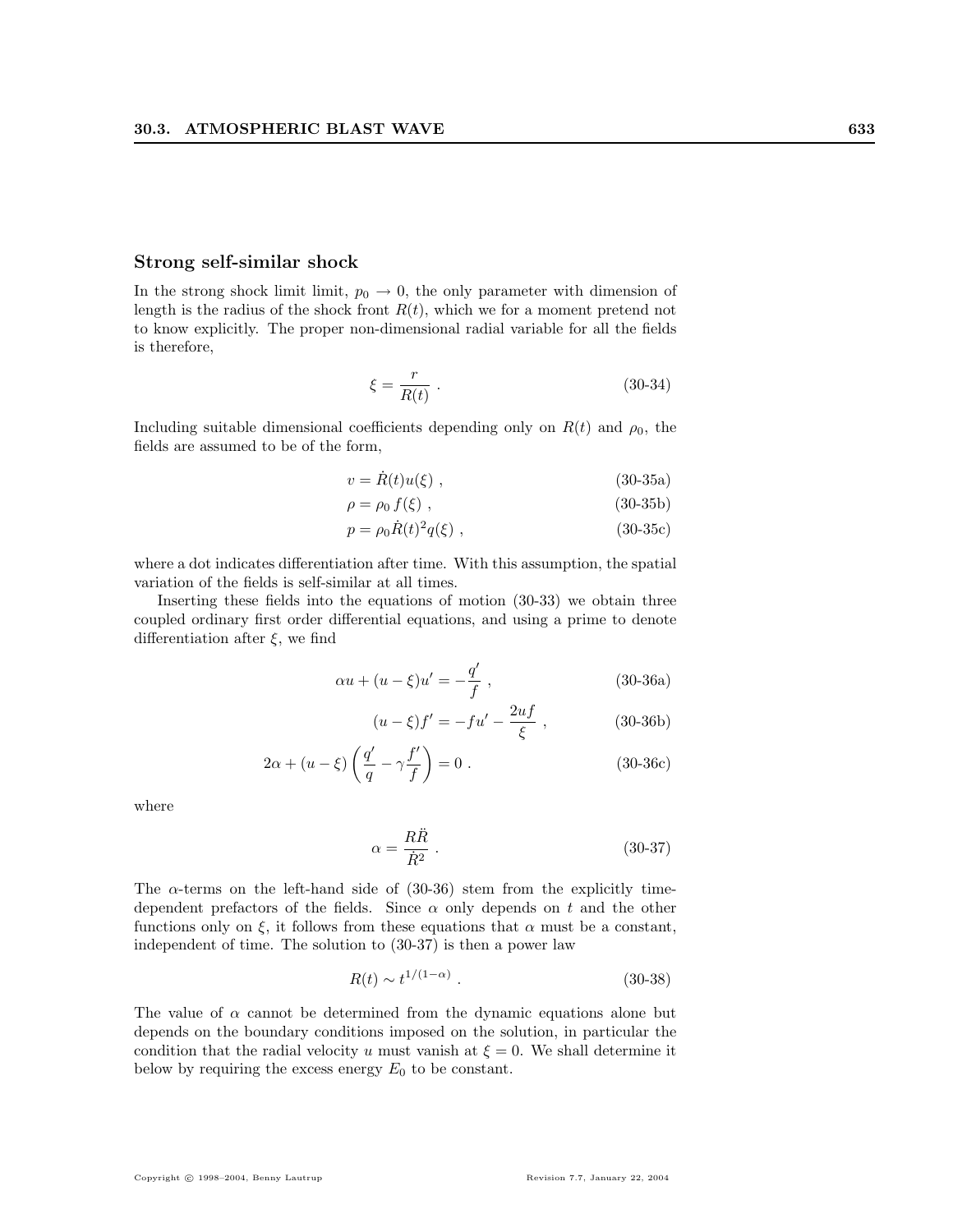

Figure 30.5: (a) The numeric solution to the dynamic equations (30-36) for  $\gamma = 7/5$ . All quantities are normalized to their maximal values at  $\xi = 1$ . (b) The dimensionless coefficients A in the blast radius (30-30).

## Numerical solution

The three ordinary first-order differential equations (30-36) need three boundary conditions which may be determined at  $\xi = 1$  from the strong shock properties (30-31),

$$
f_1 = \frac{\gamma + 1}{\gamma - 1}
$$
,  $u_1 = \frac{2}{\gamma + 1}$ ,  $q_1 = \frac{2}{\gamma + 1}$ . (30-39)

Although it is possible to find an analytic solution [68], it turns out to be quite complicated, and it is much easier to integrate the differential equations numerically. The numeric solution is plotted in 30.5a for  $\gamma = 7/5$  with the functions normalized by their values at  $\xi = 1$ . Evidently there are two distinct regions in a strong shock, a *core* for  $\xi < 0.7$  where the pressure is nearly constant with  $q_0/q_1 \approx 0.37$  and the velocity increases linearly, and a *shell* for  $\xi > 0.7$  where the velocity and pressure rise rapidly to meet the required values at the front.

#### Excess energy

The total energy of the gas in the volume inside the shock front consists of the kinetic energy of the moving gas plus its internal energy. Subtracting the internal energy of the gas before the explosion we find from (17-97) on page 323 the excess of energy inside the shock front,

$$
E_0 = \int_0^{R(t)} \left( \frac{1}{2} \rho(r, t) v(r, t)^2 + \frac{p(r, t) - p_0}{\gamma - 1} \right) 4\pi r^2 dr . \qquad (30-40)
$$

Barring radiative losses, this energy must be constant and equal to the extra energy added to the atmosphere in the point-like explosion. It takes quite a bit of algebraic work to demonstrate explicitly from the dynamics (30-33) and the strong shock properties (30-31) that the time derivative of this expression indeed vanishes.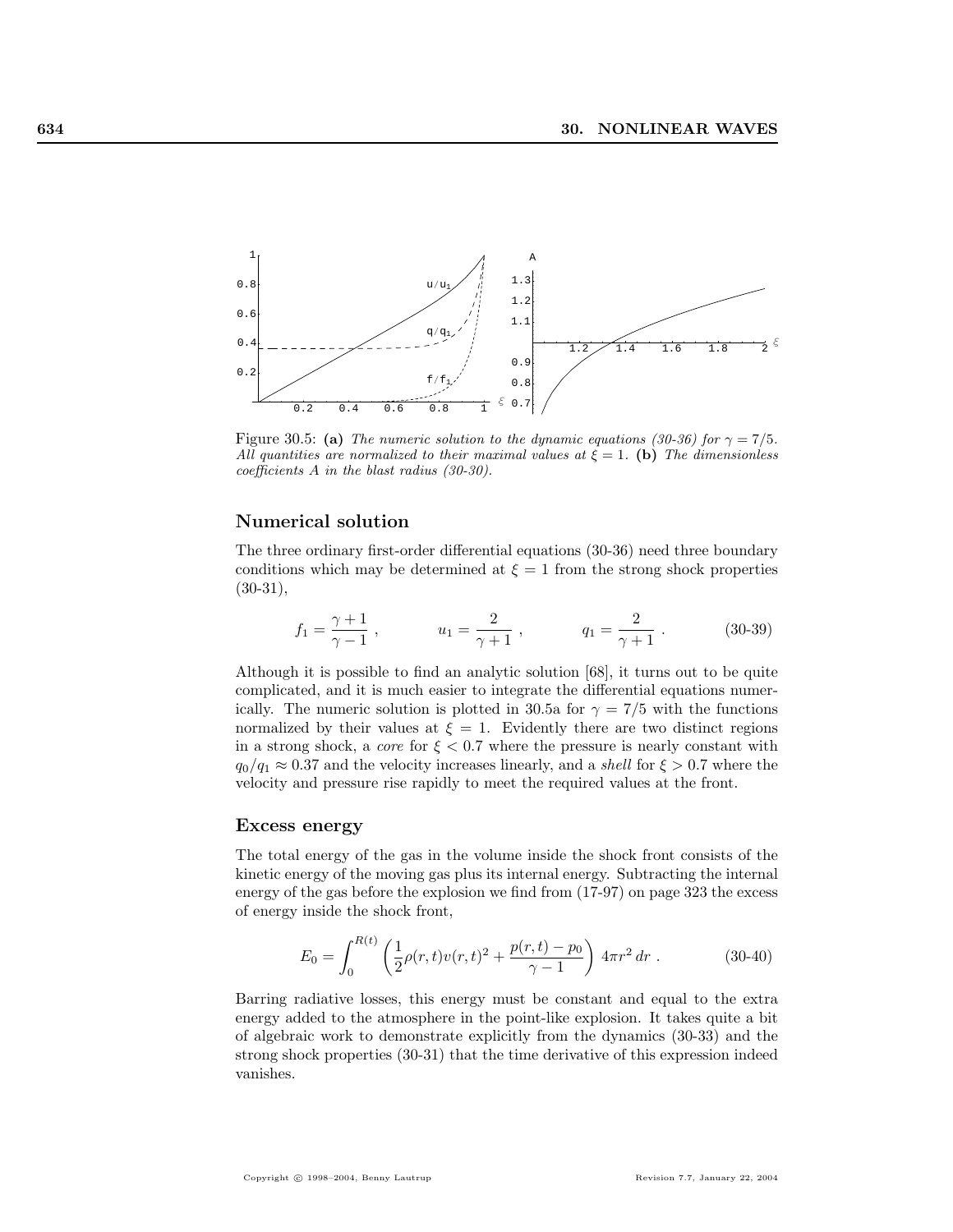Inserting the self-similar fields (30-35), the excess energy (30-40) becomes in the limit of  $p_0 \rightarrow 0$ ,

$$
E_0 = \rho_0 R^3 \dot{R}^2 K(\gamma) , \qquad (30-41)
$$

where  $K(\gamma)$  is the integral,

$$
K(\gamma) = 4\pi \int_0^1 \left( \frac{1}{2} f(\xi) u(\xi)^2 + \frac{q(\xi)}{\gamma - 1} \right) \xi^2 d\xi . \tag{30-42}
$$

It is immediately clear that for the power law (30-38) to lead to a constant energy, it must have exponent  $\alpha = -3/2$ , and thus  $R \sim t^{2/5}$ . This confirms the dimensional analysis (30-30), and inserting  $\dot{R} = \frac{2}{5}R/t$  in (30-40) we also obtain an expression for the dimensionless constant,

$$
A = \left(\frac{4}{25}K(\gamma)\right)^{-1/5} .
$$
 (30-43)

In fig. 30.5b the numeric solution is plotted for a range of  $\gamma$  values. For  $\gamma = 7/5$ we have  $A = 1.03$ , which justifies taking  $A \approx 1$  in our earlier estimates.

## The weakening shock

As the shock front expands, it decreases in strength until it no more satisfies the conditions for the strong shock approximation used above. The characteristic strength for the breakdown of the strong shock approximation may be chosen to be  $\sigma_s = 2\gamma/(\gamma - 1)$  where the two terms in the denominator of the density ratio (30-22) become equal. For  $\gamma = 7/5$  we have  $\sigma_s = 7$  and thus  $p_1 = (1 + \sigma_s)p_0 =$ 8 atm. Using the strong shock formalism in the Trinity example 30.3.1 this is estimated to happen at time  $t = 119$  ms when the front radius is  $R = 268$  m.

Continuing the expansion beyond this point, the core pressure will decrease until it reaches the ambient pressure  $p_0$ . At this point the core can no more perform work on the surrounding atmosphere and will stop expanding. The core is very hot due to its large entropy with a correspondingly low density, and the buoyancy of the low-density core will make it rise like a thermal bubble, creating thereby the well-known mushroom cloud. We may estimate the time when the core expansion ceases by equating the core pressure  $p = \rho_0 U^2 q_0$  with atmospheric pressure  $p_0$ . This is probably a rather bad approximation, but in lieu of a better we find in the Trinity example 30.3.1 that it happens at time  $t = 276$  ms when the front radius is  $R = 364$  m.

After this point the shock wave continues as spherical wave in the form of a thin shell. When such a front passes a given point, mass conservation makes the pressure first rise above and afterwards drop back below atmospheric pressure.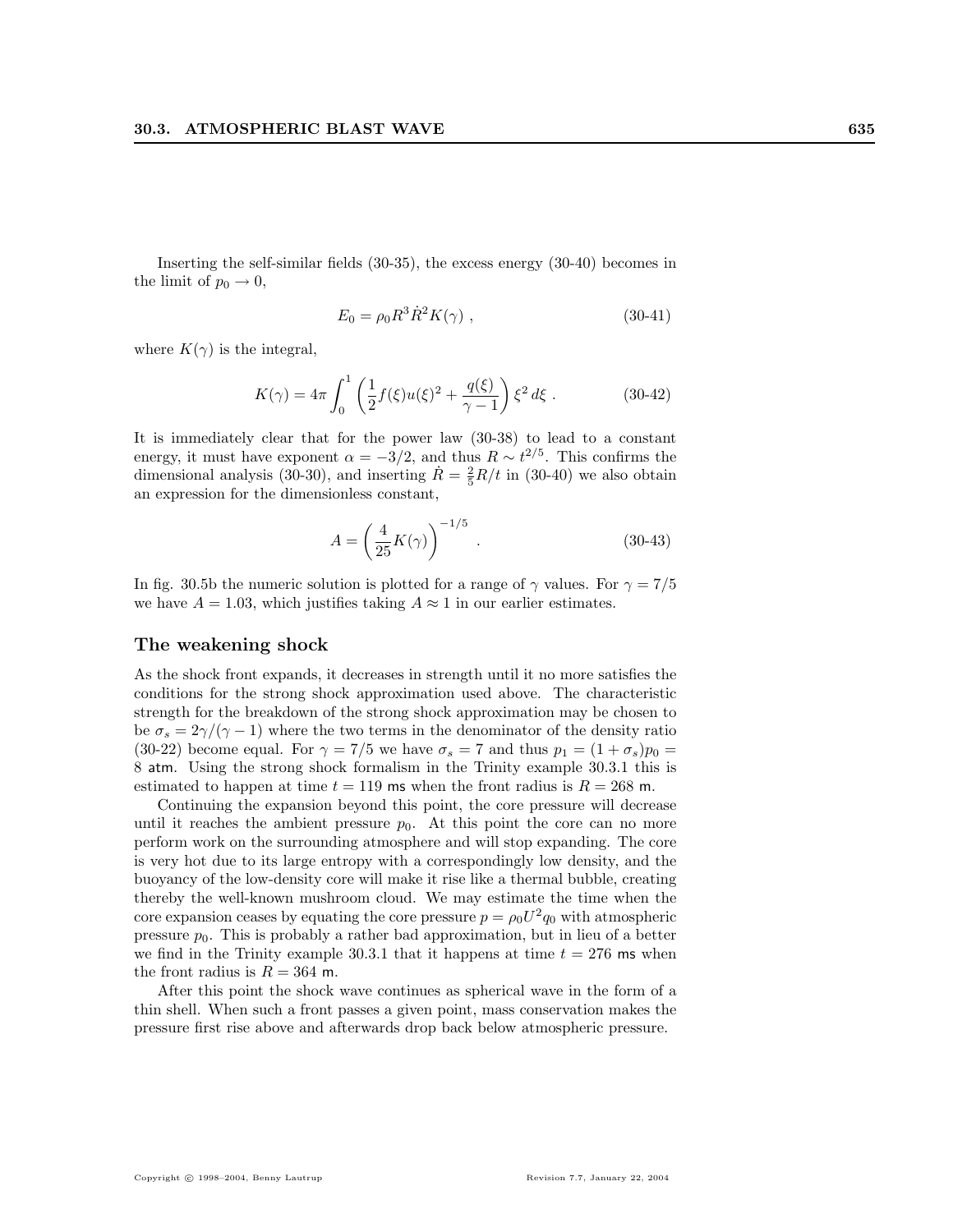## 30.4 Nonlinear surface waves

Linearity is a powerful property because it permits superposition of waves. Any linear wave may in the end be completely resolved into a suitably weighted sum (or integral) over elementary harmonic waves. Leaving the domain of linearity, solutions of this kind are no more possible. Assuming again that the Reynolds number is large, the fields must now satisfy the full nonlinear Euler equation

$$
\frac{\partial v}{\partial t} + (v \cdot \nabla)v = -\frac{1}{\rho_0} \nabla p + g , \qquad \nabla \cdot v = 0 , \qquad (30-44)
$$

with  $g = (0, 0, -g_0)$ . Since there are no general solutions to this equation, nonlinear waves are much more unique and individual than linear waves.

## Boundary conditions

The dynamic boundary condition is as before that the pressure must be continuous at the open surface in the absence of surface tension,

$$
p = p_0 \qquad \text{for } z = h ,
$$
\n
$$
(30-45)
$$

The kinematic boundary condition is more complicated, but expresses as before that a fluid particle sitting right at the surface should follow the motion of the surface. In a small interval of time  $\delta t$ , a particle at the surface is shifted by  $\delta x = v \delta t$  where v is the velocity field at or rather just below the surface. Since the particle has to remain on the surface, the new height must equal the old plus the vertical shift  $\delta z$ , or

$$
h(x + \delta x, y + \delta y, t + \delta t) = h(x, y, t) + \delta z.
$$

Expanding to first order in the horizontal displacements  $\delta x = v_x \delta t$  and  $\delta y = v_y \delta t$ , and setting  $\delta z = v_z \delta t$ , we obtain the general kinematic condition,

$$
\frac{\partial h}{\partial t} + v_x \nabla_x h + v_y \nabla_y h = v_z , \qquad \text{for } z = h .
$$
 (30-46)

which may be viewed as a dynamic equation for the wave height. Besides the open surface conditions, there will as for small-amplitude waves be further boundary conditions that depend on the shape of the container.

In the bottomless ocean the only condition is that the influence of surface waves should not penetrate to infinite depth, and as we have seen for smallamplitude waves the influence penetrates in fact only to a depth of about one wavelength. In section 30.6 we shall investigate periodic nonlinear deep-water waves, also called Stokes waves.

At finite depth we may describe the shape of the solid container bottom by its height,  $z = b(x, y, t)$ , which in the most general case may depend on both



A fluid particle at the surface must follow the motion of the surface from time t to time  $t + \delta t$ .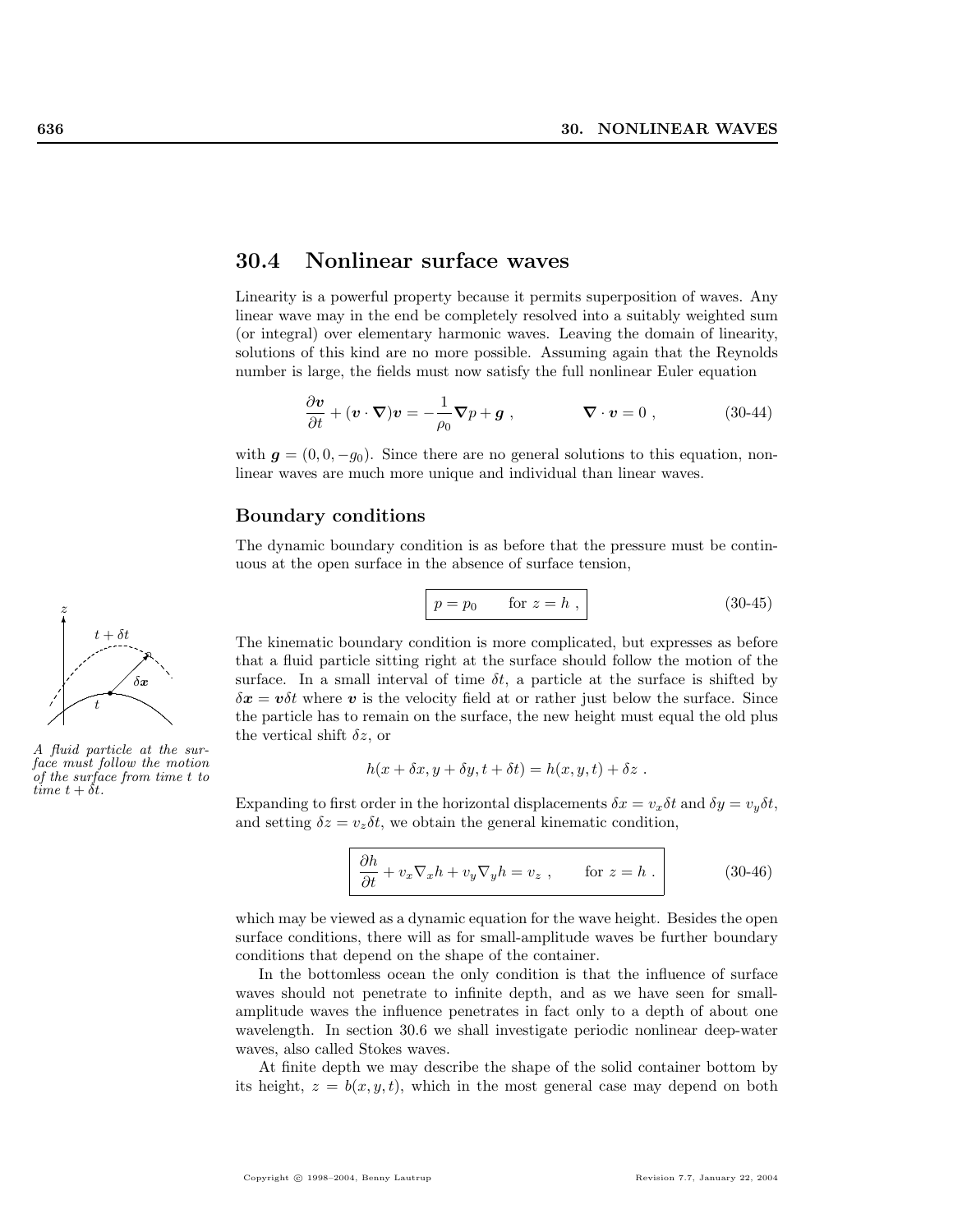the spatial coordinates and time. The local depth of the fluid is now  $d = h - b$ . The kinematic bottom condition is obtained in the same way as the open surface condition, and expresses that the fluid must follow the bottom everywhere and at all time,

$$
\frac{\partial b}{\partial t} + v_x \nabla_x b + v_y \nabla_y b = v_z , \qquad \text{for } z = b .
$$
 (30-47)

One should notice that this should not be viewed as a dynamic equation for the bottom height, but rather as a constraint on the flow which is thought to be specified in advance, even if it depends on time. Thus, if the bottom is perfectly flat and horizontal so that  $b$  is a constant, this condition degenerates to the usual flat-bottom condition,  $v_z = 0$ .

## ∗ 30.5 The shallow-water approximation

Shallow-water waves are always characterized by being much wider than the depth,  $\lambda \gg d$ , but in the nonlinear regime the amplitude may be as large as the depth,  $a \leq d$ , although for geometrical reasons it cannot be much larger. Our previous estimate (22-9) shows that the local acceleration in that case will be comparable to the advective acceleration  $|\partial v/\partial t| \sim |(v \cdot \nabla) v|$ . Compared to the gravitational acceleration, the magnitude of the vertical acceleration is estimated to be,

$$
\frac{1}{g_0} \left| \frac{\partial v_z}{\partial t} \right| \sim \frac{1}{g_0} \frac{a}{\tau^2} \sim \frac{ad}{\lambda^2} \sim \frac{d^2}{\lambda^2} ,\qquad (30-48)
$$

where we have made use of the dispersion law estimate (22-6). In shallow water  $\lambda \gg d$  the fluid acceleration is tiny compared to the gravitational acceleration.

## Shallow-water equations

Discarding the left hand side of the *z*-component of the Euler equation (30-44). What is left on the right hand side is the hydrostatic equation  $\nabla_z p + \rho_0 g_0 = 0$ , and using the dynamic boundary condition (30-45), the pressure becomes,

$$
p = p_0 + \rho_0 g_0 (h - z) . \tag{30-49}
$$

The pressure in a shallow-water wave is always purely hydrostatic. This generalizes the result (22-35d) obtained for small-amplitude shallow-water waves.

In the following we shall for simplicity limit the analysis to line waves in which  $v_y = 0$  and all the fields are independent of the y-coordinate, although the formalism for general waves follows along the same lines. Inserting the above pressure solution into the x-component of the Euler equation  $(30-44)$  we find

$$
\frac{\partial v_x}{\partial t} + (v_x \nabla_x + v_z \nabla_z)v_x = -g_0 \nabla_x h.
$$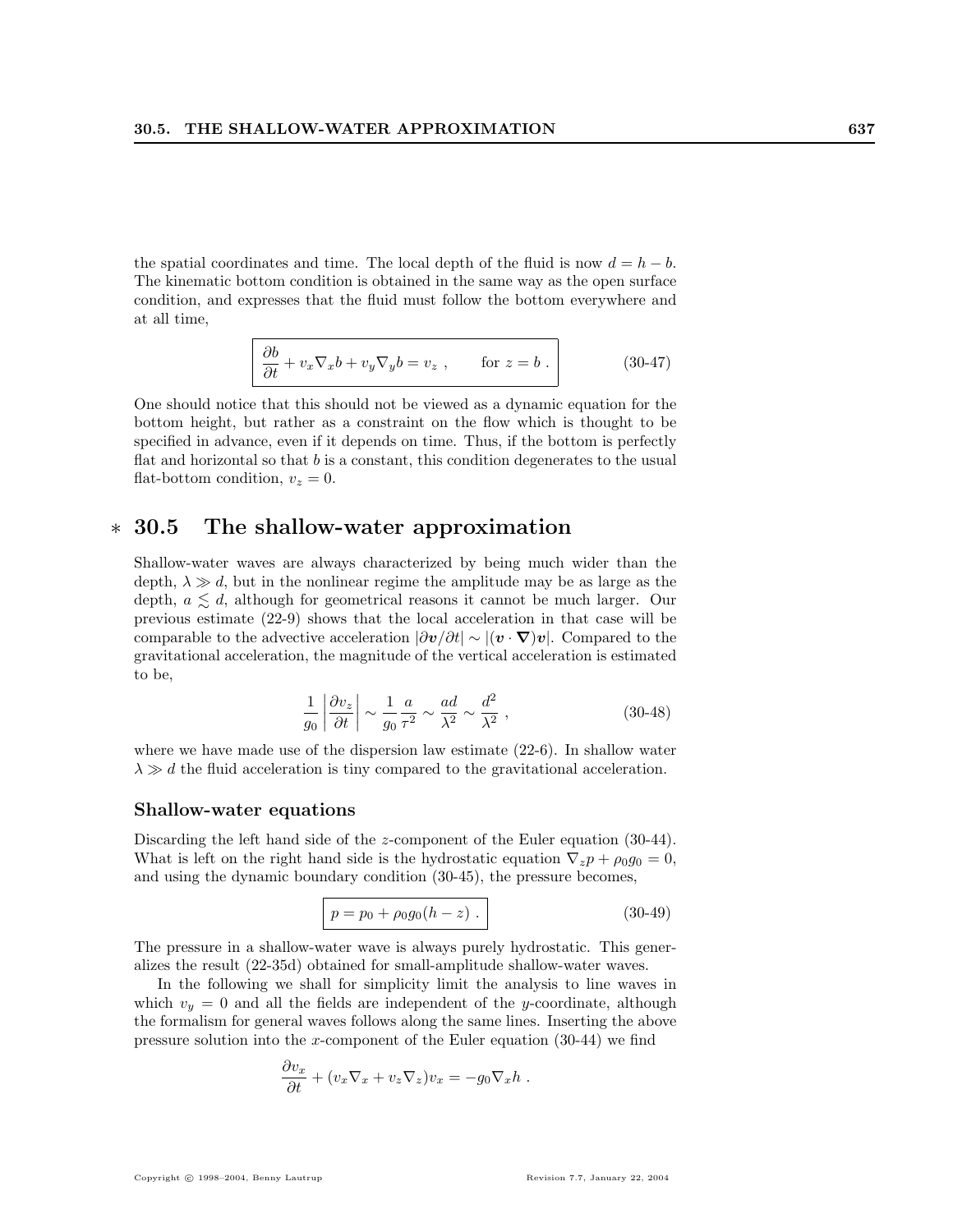As the right hand side is independent of  $z$ , it follows that  $v_x$  will be independent of z for all times, if it is so to begin with. We shall from now on assume this to be the case, and putting  $v_x = u(x, t)$ , the above equation simplifies to

$$
\frac{\partial u}{\partial t} + \nabla_x \left( g_0 h + \frac{1}{2} u^2 \right) = 0 . \tag{30-50}
$$

That the horizontal flow is independent of depth also generalizes the smallamplitude result (22-35b).

The divergence condition becomes  $\nabla_z v_z = -\nabla_x u$  and since the right hand side is independent of z, it follows that  $v_z$  must be linear in z of the form  $v_z =$  $f(x, t) - z\nabla_x u$ . This function is determined by imposing the bottom boundary condition (30-47), and we obtain,

$$
v_z = \frac{\partial b}{\partial t} + u \nabla_x b + b \nabla_x u - z \nabla_x u . \qquad (30-51)
$$

Inserting this into the kinematic boundary condition (30-46) we arrive at the surprisingly simple dynamic equation for the local depth  $d = h - b$ ,

$$
\frac{\partial d}{\partial t} + \nabla_x (ud) = 0.
$$
 (30-52)

Although the coupled partial differential equations (30-50) and (30-52) look formidable enough, they are eminently well suited for numeric integration, given the bottom shape  $b$  and initial values for the fields  $h$  and  $u$ .

#### Method of characteristics

The shallow-water equations may be partially solved by the so-called method of characteristics. As we noted in section 22.1, the phase velocity of long waves is,

$$
c = \sqrt{g_0 d} \tag{30-53}
$$

which is also the velocity obtained in a free fall from rest through the height  $d$ . In a non-linear wave, where  $d = d(x, t)$  is a function of both space and time, the local phase velocity also depends on these variables. Eliminating the depth by inserting  $d = c^2/g_0$  in the dynamic equations (30-50) and (30-52) and simplifying, we get

$$
\frac{\partial u}{\partial t} + u \nabla_x u + 2c \nabla_x c = -g_0 \nabla_x b ,
$$
  

$$
2 \frac{\partial c}{\partial t} + 2u \nabla_x c + c \nabla_x u = 0 .
$$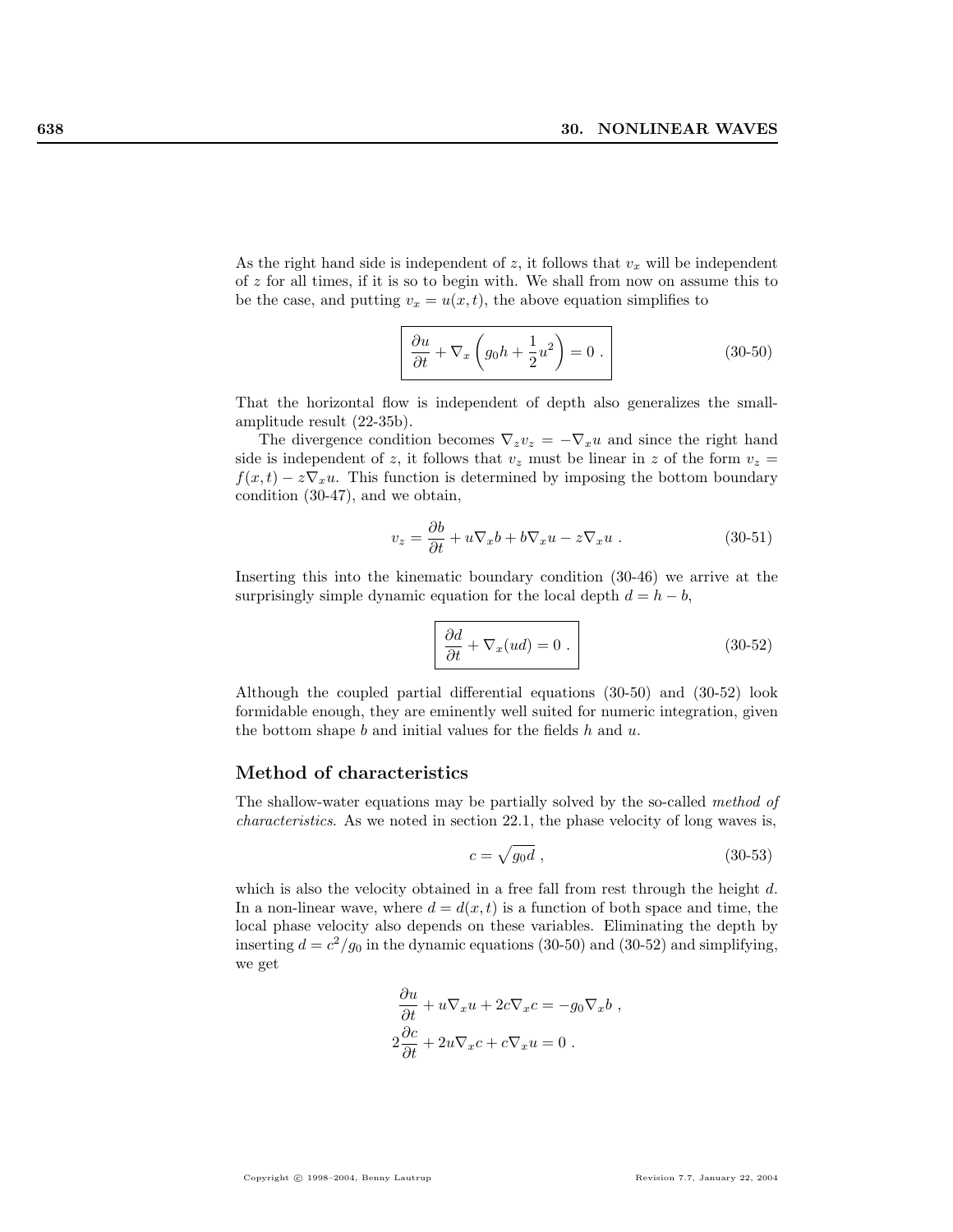Adding and subtracting these equations, they may be written

$$
\left(\frac{\partial}{\partial t} + (u+c)\frac{\partial}{\partial x}\right)(u+2c) = -g_0 \nabla_x b ,
$$
\n(30-54a)

$$
\left(\frac{\partial}{\partial t} + (u - c)\frac{\partial}{\partial x}\right)(u - 2c) = -g_0 \nabla_x b .
$$
 (30-54b)

## 30.6 Nonlinear deep-water gravity waves

## Basic formalism

In the nonlinear regime we shall continue to describe surface waves by a height function  $z = h(x, y, t)$ , although common experience tells us that it may become multivalued when a wave breaks. Assuming again that the Reynolds number is large, so that we may disregard viscosity, the basic dynamic equations are the complete Euler equations (16-1) for incompressible fluid,

$$
\frac{\partial \mathbf{v}}{\partial t} + (\mathbf{v} \cdot \nabla) \mathbf{v} = -\frac{1}{\rho_0} \nabla p + \mathbf{g} , \qquad \nabla \cdot \mathbf{v} = 0 , \qquad (30-55)
$$

with  $g = (0, 0, -g_0)$ . Whereas linear waves always can be written as a superposition of an irrotational wave and a constant rotational component, nonlinear waves are not born to be free of vorticity. But, as we saw in section 16.5, a wave that actually is irrotational at any one time, will remain so at all times.

Irrotational nonlinear waves constitute a large — and interesting class of nonlinear waves for which the velocity field may be derived from a velocity potential

$$
\mathbf{v} = \nabla \Psi , \qquad \qquad \nabla^2 \Psi = 0 . \qquad (30-56)
$$

In that case the Euler equation may again be solved for the pressure,

$$
p = p_0 - \rho_0 \left( g_0 z + \frac{1}{2} v^2 + \frac{\partial \Psi}{\partial t} \right) , \qquad (30-57)
$$

which now contains the square of the velocity field (see problem 16.8).

The kinematic boundary condition on the open surface expresses that a fluid particle at the surface should follow the motion of the surface, but as the surface is no more flat it becomes more complicated than (22-16). Consider a fluid particle sitting at the surface which in a small interval of time  $\delta t$ , moves through  $\delta x = v \delta t$ . Since it has to stay on the surface the vertical change in position  $\delta z$ must equal the change in surface height as we follow the motion, or

$$
\delta z = h(x + \delta x, y + \delta y, t + \delta t) - h(x, y, t) .
$$

Expanding to first order in the displacements and substituting  $\delta x = v \, \delta t$ , we obtain the general kinematic condition

$$
\frac{\partial h}{\partial t} + v_x \frac{\partial h}{\partial x} + v_y \frac{\partial h}{\partial y} = v_z , \qquad \text{for } z = h .
$$
 (30-58)

A fluid particle at the surface must follow the motion of the surface from time t to time  $t + \delta t$ .

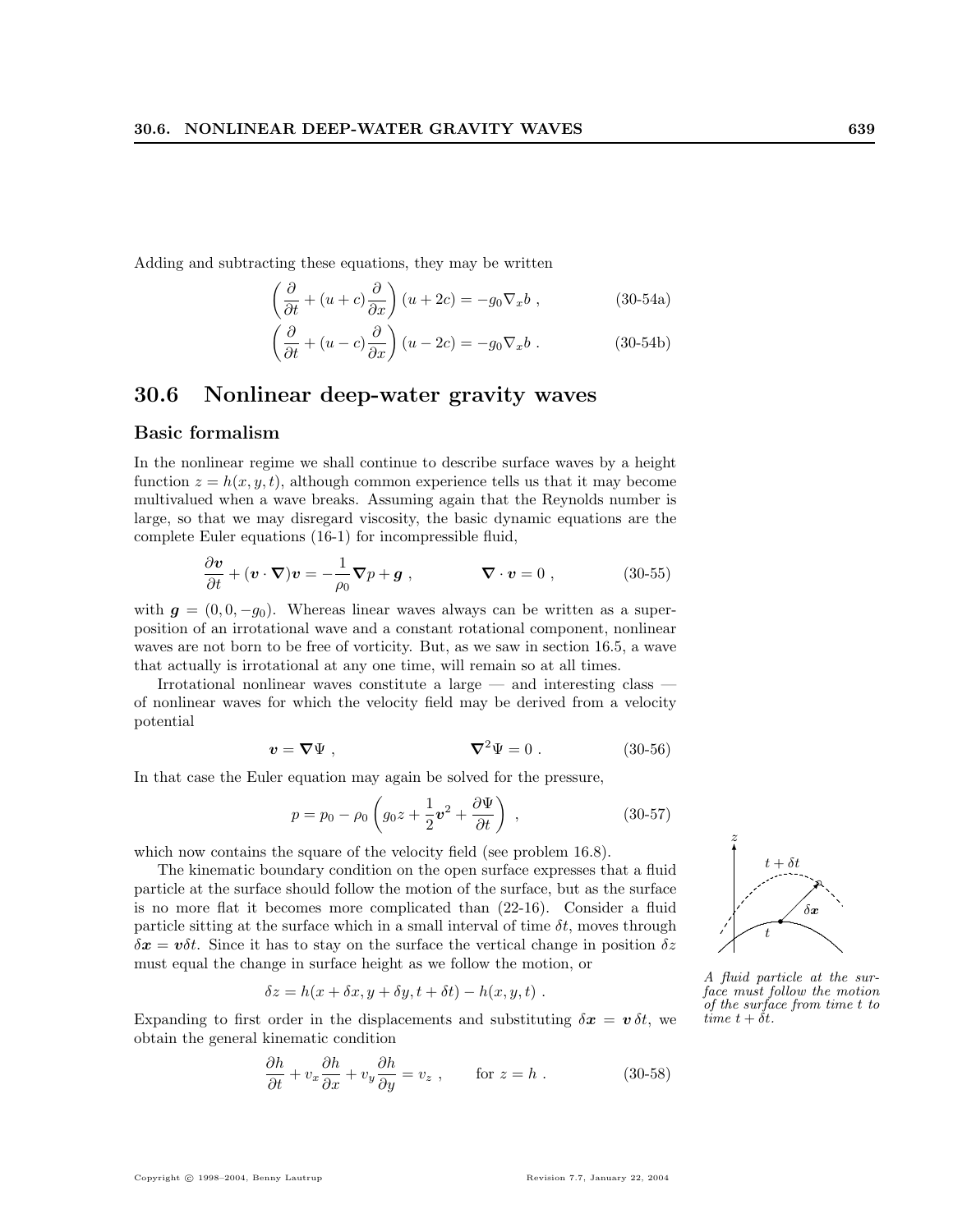The dynamic condition is as before that the pressure is continuous at the surface in the absence of surface tension,

$$
p = p_0 \qquad \text{for } z = h \tag{30-59}
$$

As we have seen, surface tension only affects waves with very short wavelengths and can generally be disregarded in the non-linear regime.

#### Line waves

Nonlinear gravity waves that are independent of the y-coordinate also form patterns of straight lines along the y-axis and may be called line waves. For such waves, the

#### Stokes waves

Consider and infinitely deep ocean of infinite horizontal extent interfacing to vacuum (or to a very light fluid) in the absence of surface tension. We shall furthermore limit the discussion to regular parallel trains of (generally non-harmonic) line waves progressing steadily over the surface without changing their shape, a case first analyzed by Stokes in 1847.

Given  $g_0$ , such waves are entirely characterized by the wavelength  $\lambda$  and the amplitude a, suitably defined. The only dimensionless quantity which can be constructed from these parameters is the ratio  $a/\lambda$ , or equivalently the *steepness* constructed from these parameters is the ratio  $a/\lambda$ , or equivalently the *steepness*  $ka = 2\pi a/\lambda$ . Given the steepness,  $\sqrt{g_0 k}$  is the only quantity with dimension of frequency, so that the dispersion law must be of the form,

$$
\omega = f(ka)\sqrt{g_0k} \ , \tag{30-60}
$$

where  $f(ka)$  is a dimensionless function of the steepness. For  $ka = 0$  we must arrive at the linear deep-water expression (22-24), so that  $f(0) = 1$ .

The height of a line wave running along the  $x$ -axis with constant phase velocity  $c = \omega/k$  is a function  $h = h(\xi)$  of the variable  $\xi = x - ct$ , so that  $\partial h/\partial t = -c\partial h/\partial \xi$ and  $\partial h/\partial x = \partial h/\partial \xi$ . This simplifies the kinematic boundary condition to

$$
\frac{\partial h}{\partial \xi} = -\frac{v_z}{c - v_x} \,,\tag{30-61}
$$

Similarly, the velocity potential may be taken to be of the form  $\Psi = \Psi(\xi, z)$ . It must be a solution to the Laplace equation,  $\nabla_z^2 \Psi = -\nabla_{\xi}^2 \Psi$ , which vanishes for  $z \to -\infty$  and is periodic in  $\xi$  with period  $\lambda$ . The dynamic boundary condition then becomes,

$$
g_0 h = c v_x - \frac{1}{2} \left( v_x^2 + v_z^2 \right) + \text{const} \ . \tag{30-62}
$$

On the right hand sides of these equations the velocities  $v_x = \nabla_{\xi} \Psi$  and  $v_z = \nabla_z \Psi$ must be evaluated for  $z = h$ . The constant stems from the arbitrariness of  $\Psi$  and is chosen such that the average of  $h$  vanishes. The solution to these equations determines in principle  $\Psi$ , h, and the phase velocity c.



Two periods of a periodic non-linear wave which is not sinusoidal, but nevertheless has a well-defined wavelength, period and amplitude.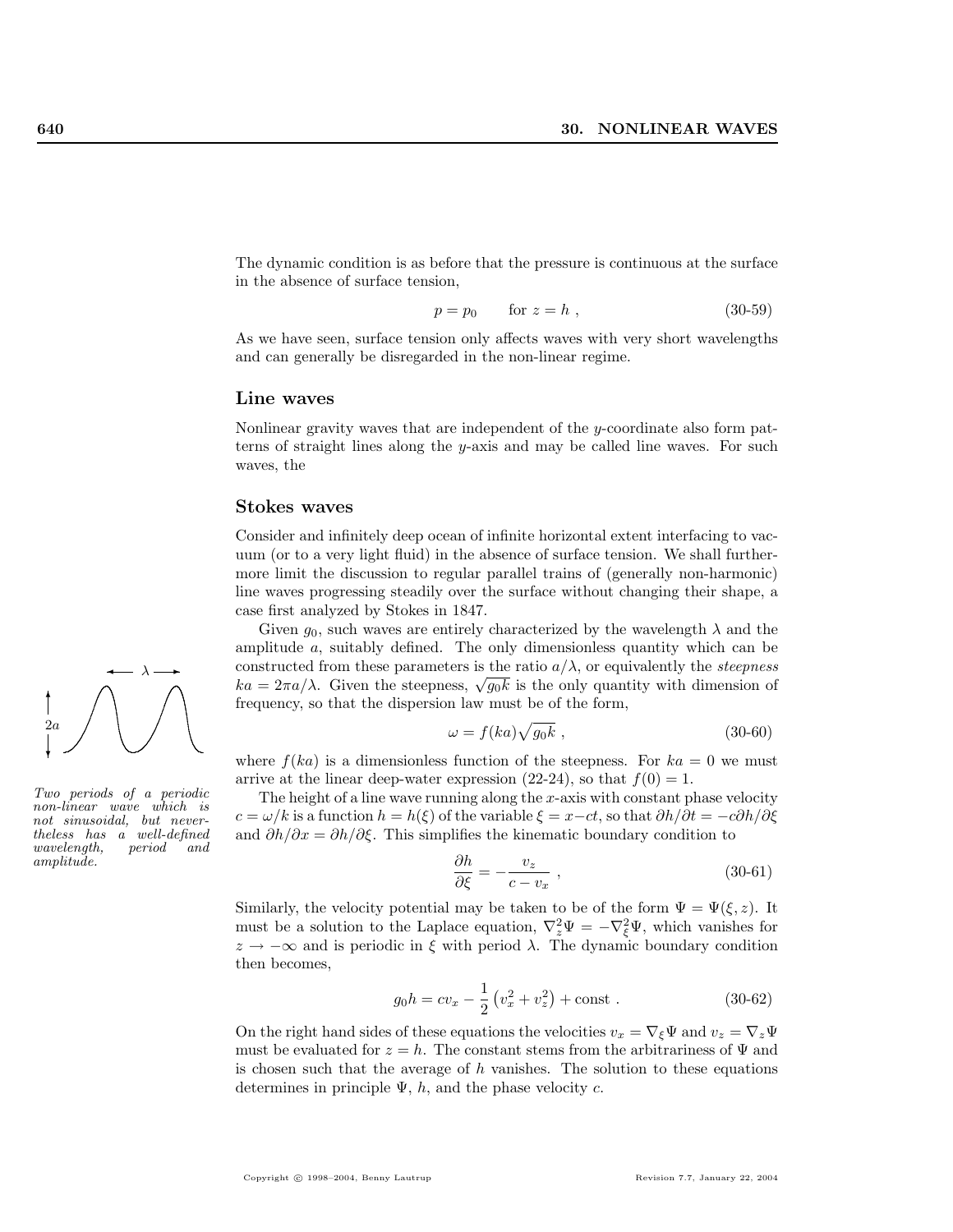#### Steepness expansion

Unfortunately, there is no analytic solution, except for  $ka \rightarrow 0$  where it must approach the linear deep-water solution (22-26). The fact that the linear velocity scale,  $a\omega = c k a$ , is of first order in the steepness  $\epsilon = k a$ , makes it natural to expand the general solution into powers of this parameter. The phase velocity in powers of  $\epsilon$ 

$$
c = \sqrt{\frac{g_0}{k}} (1 + \epsilon C + \epsilon^2 C' + \cdots).
$$
 (30-63)

A further simplification derives from the height being symmetric  $h(-\xi) = h(\xi)$ and the velocity potential antisymmetric,  $\Psi(-\xi, z) = -\Psi(\xi, z)$ , in the smallamplitude limit. Since the nonlinear boundary conditions do not break these symmetries, we may assume that the general solution also has this property.

A symmetric height function with period  $\lambda = 2\pi/k$  may always be expanded into a Fourier series of symmetric harmonics cos nkx. Scaling out a dimensional factor a, we may write

$$
h = a(A\cos k\xi + \epsilon A'\cos 2k\xi + \epsilon^2 A_3\cos 3k\xi + \cdots)
$$
 (30-64)

The expansion coefficients  $A_n$  are all dimensionless and can thus only depend on the steepness  $\epsilon = ka$ . We have also factored out  $\epsilon^{n-1}$  to make each coefficient of order unity (to be confirmed by the explicit solution), and to make contact with the linear case we take  $A = 1$ .

An antisymmetric velocity potential may similarly be resolved into a Fourier series of antisymmetric harmonics of the form  $e^{nkz} \sin nk\xi$ , with an exponential term needed to satisfy the Laplace equation. Scaling out a dimensional factor ac we may write,

$$
\Psi = ac \left( B_1 e^{kz} \sin k\xi + \epsilon B' e^{2kz} \sin 2k\xi + \epsilon^2 B_3 e^{3kz} \sin 3k\xi + \cdots \right) , \quad (30-65)
$$

where the expansion coefficients  $B_n$  are all dimensionless and of order unity.